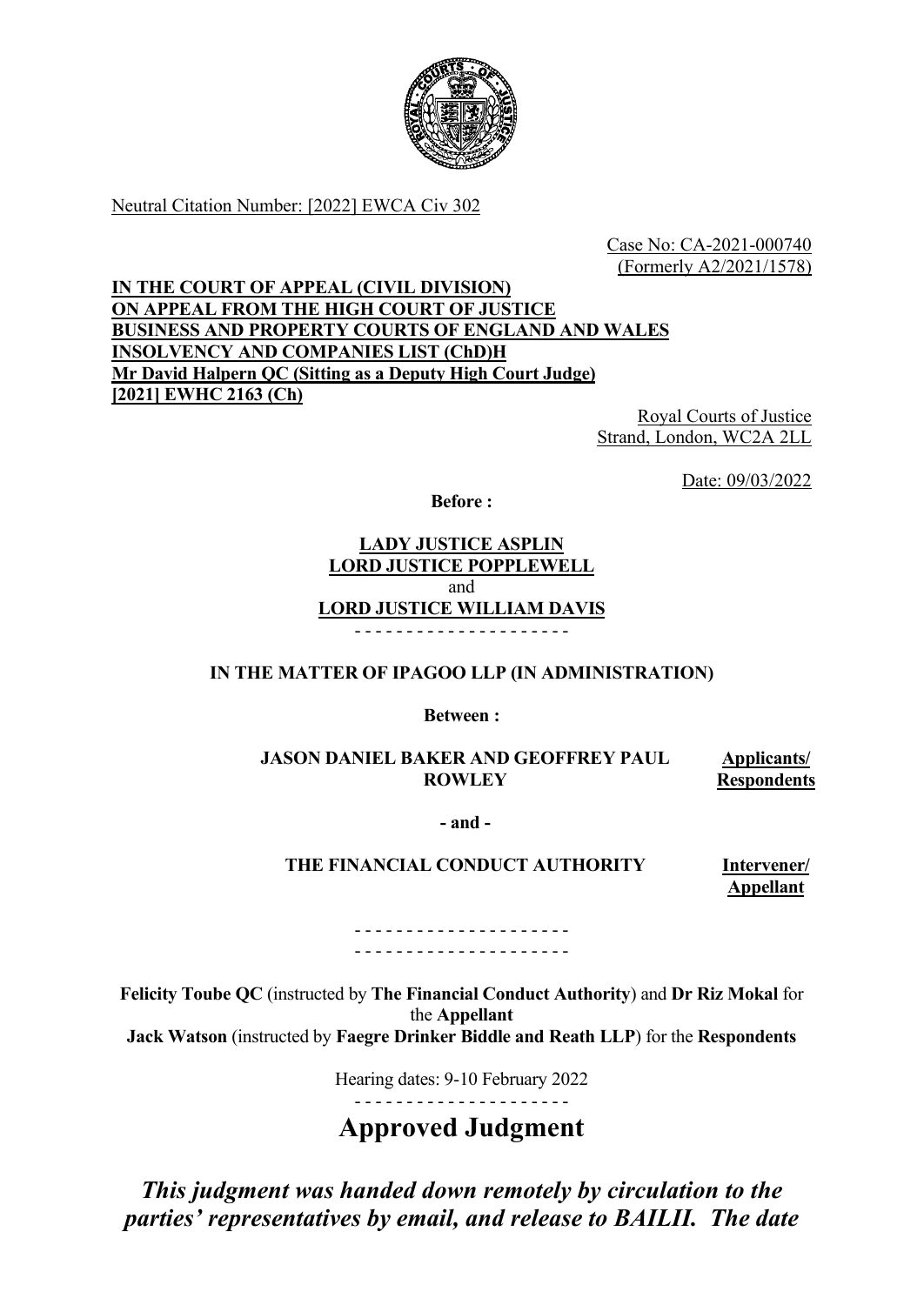*and time for hand down is deemed to be 11.00 a.m. on Wednesday 9 March 2022.*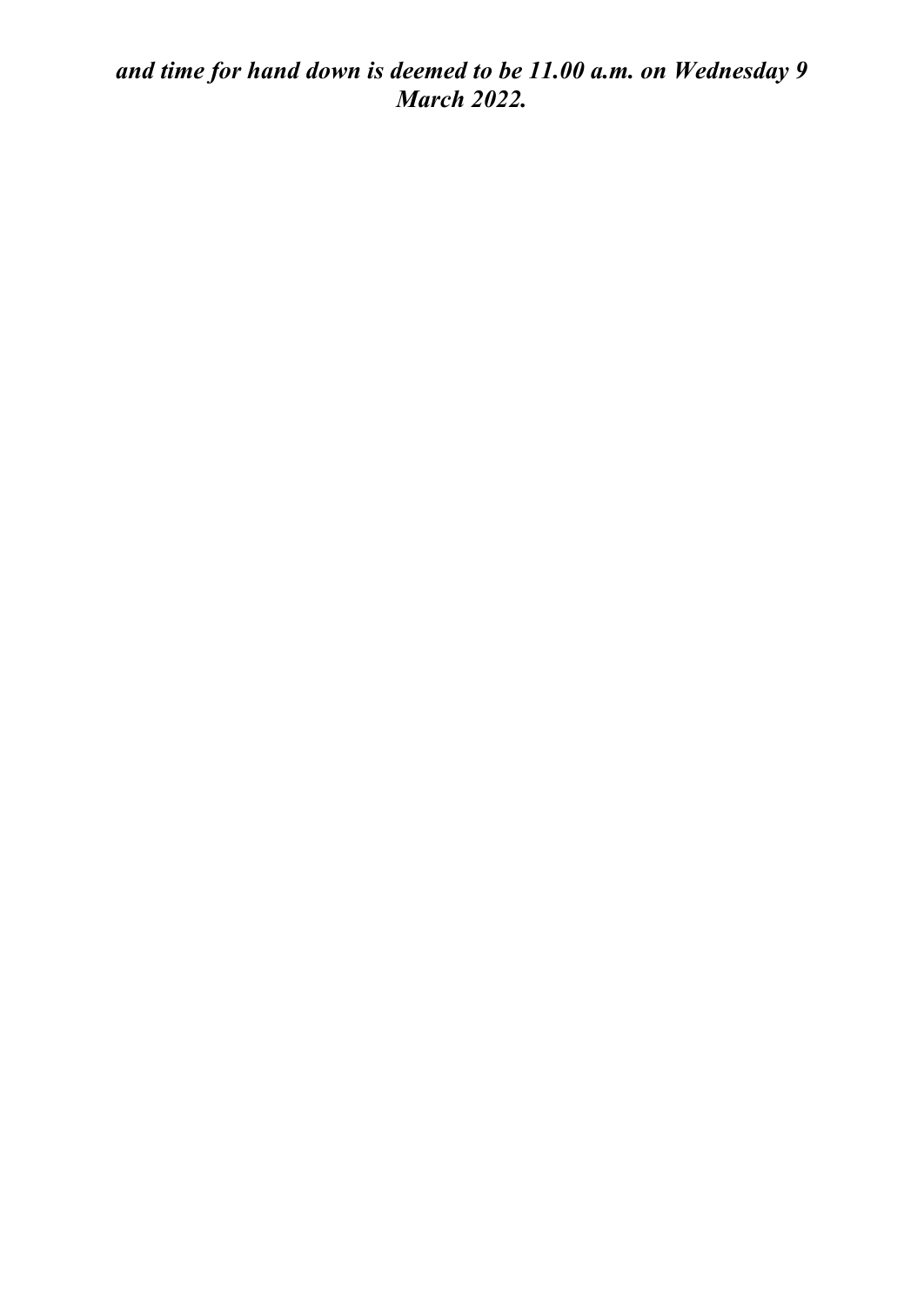#### **Lady Justice Asplin :**

- 1. This appeal and cross-appeal are concerned with the proper construction of the Electronic Money Regulations 2011 (the "EMRs") and, in particular, with the status of funds received by an electronic money institution (an "EMI") from electronic money holders in the event of its insolvency.
- 2. In May 2018, Ipagoo LLP ("ipagoo") was authorised by the Financial Conduct Authority (the "FCA") pursuant to the EMRs to issue electronic money ("emoney") and to provide multi-country and cross-currency payment account services and was regulated by the FCA accordingly. It offered a payment card and mobile telephone "app" which enabled customers to manage accounts in multiple currencies and carry out international transfers of funds in real time in multiple EU countries. It became insolvent and went into administration on 1 August 2019 and is prohibited from conducting any business.
- 3. In April 2021, Jason Baker and Geoffrey Rowley, the joint administrators (the "Administrators") applied for directions about how certain funds held by ipagoo should be distributed and, in particular, whether those funds are held on trust pursuant to the EMRs. The FCA intervened in the application as *amicus curiae* at the invitation of the Administrators.
- 4. David Halpern QC, sitting as a deputy High Court judge, handed down judgment on 30 July 2021 [2021] EWHC 2163 (Ch). In summary, he held that: save in one respect, (see below) regulations 20-22 and 24 of the EMRs provide the level of protection for funds received from electronic money holders required by the European directives which the EMRs implement and that there is no basis for implying a trust of the funds  $(149]$  –[50]); regulation 24 must override the priority rules which would otherwise apply on ipagoo's insolvency ([51]); and that in order to comply with Article 10 of EU Second Payment Services Directive (2015/2366/EU) (the "PSD2"), it is necessary to treat the "asset pool" defined in regulation 24 so as to include a sum equal to all the funds received from electronic money holders which ought to have been but had not been safeguarded under the remainder of the relevant regulations ([52] - [55]). In other words if such funds, referred to in the EMRs as "relevant funds", or part of them, had not been safeguarded, on the insolvency of an EMI a sum equal to the shortfall must be added to the "asset pool" from ipagoo's general estate, to be distributed in accordance with regulation 24.
- 5. The FCA appeals on the grounds that the judge erred in law: in failing to conclude that "relevant funds" are subject to a statutory trust pursuant to the EMRs; in finding that the safeguarding requirements in the PSD2 and the Electronic Money Directive (2009/110/EC) (the "EMD"), as implemented in the EMRs, could be given due effect without a statutory trust; and in construing the EMRs as overriding aspects of insolvency and property law by deciding that assets which would otherwise be applied towards discharging the claims of secured creditors or those benefitting from insolvency set-off be appropriated for the benefit of electronic money holders to the extent of any shortfall in the "asset pool".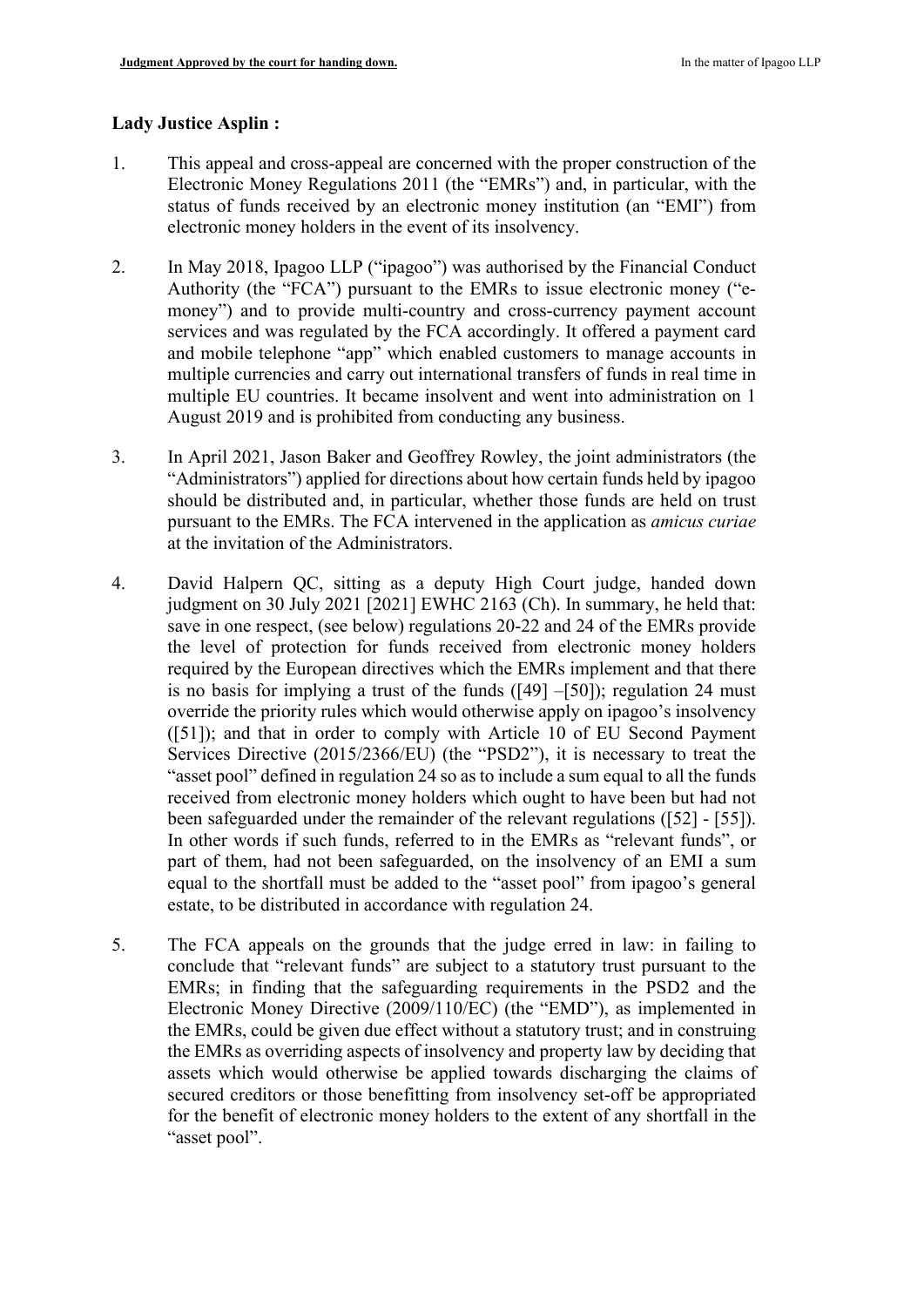- 6. To put the matter shortly, the FCA's position is that: the EMD and PSD2 (together referred to as the "Directives") require the EMRs to be construed in a manner which results in "relevant funds" being subject to a statutory trust from the moment they are received by an EMI and that their proceeds are traceable, whether or not the funds were segregated in the first place or subsequently ceased to be so. They say that that is necessary in order to provide the level of protection envisaged and required by the Directives and that the same applies to any insurance policy which is purchased pursuant to the safeguarding provisions in regulation 22 of the EMRs and to the proceeds of such a policy. Otherwise, the relevant funds are unprotected if the EMI fails to take the safeguarding steps it ought to. The FCA also says that the judge was wrong to hold that the asset pool should be extended by recouping monies from the general estate. They say that such a mechanism overrides insolvency and property law and is unnecessary if a statutory trust arises in any event.
- 7. The Administrators were neutral as to the outcome of the application for directions before the judge and remain so on appeal. However, in order that all arguments should be canvassed before the court, the judge ordered that in any appeal the Administrators should represent the interests of ipagoo's creditors in so far as their claims do not relate to the issuance of electronic money and that the Administrators have permission to cross-appeal in relation to the Declarations. We are grateful to Mr Watson, who appears on behalf of the Administrators, for his submissions made on behalf of the Administrators in their representative capacity. We are happy to continue the representation order made by the judge.
- 8. In summary, the grounds of the Administrators' cross-appeal are that although the judge found correctly that the EMRs do not create a statutory trust in relation to relevant funds, he erred in holding that the "asset pool" defined in regulation 24 of the EMRs should be extended to include a sum equal to any relevant funds which should have been, but were not safeguarded in accordance with regulations 20 – 22 of the EMRs and that accordingly, electronic money holders have a statutory right to be paid out of relevant funds in priority to all other creditors.
- 9. The Administrators (in their representative capacity) contend, therefore, that the EMRs give electronic money holders a statutory right to be paid out of the "asset pool"; and if no such funds, or insufficient funds have been safeguarded, the electronic money holders rank merely as unsecured creditors and that the high level of protection required by PSD2 is satisfied by the statutory regime. Their alternative argument is that the judge was right both that no statutory trust is necessary and in relation to recouping any shortfall in the asset pool from the general estate.

#### **Relevant background**

10. It is not in dispute that EU law draws a distinction between payment institutions and EMIs on the one hand and credit institutions, including banks, on the other. Only credit institutions can take deposits and pay interest. EMIs are not permitted to take deposits nor are they permitted to award interest. Ipagoo did neither. It did receive a total of Euros 3,810,972, £235,854 and US\$265,980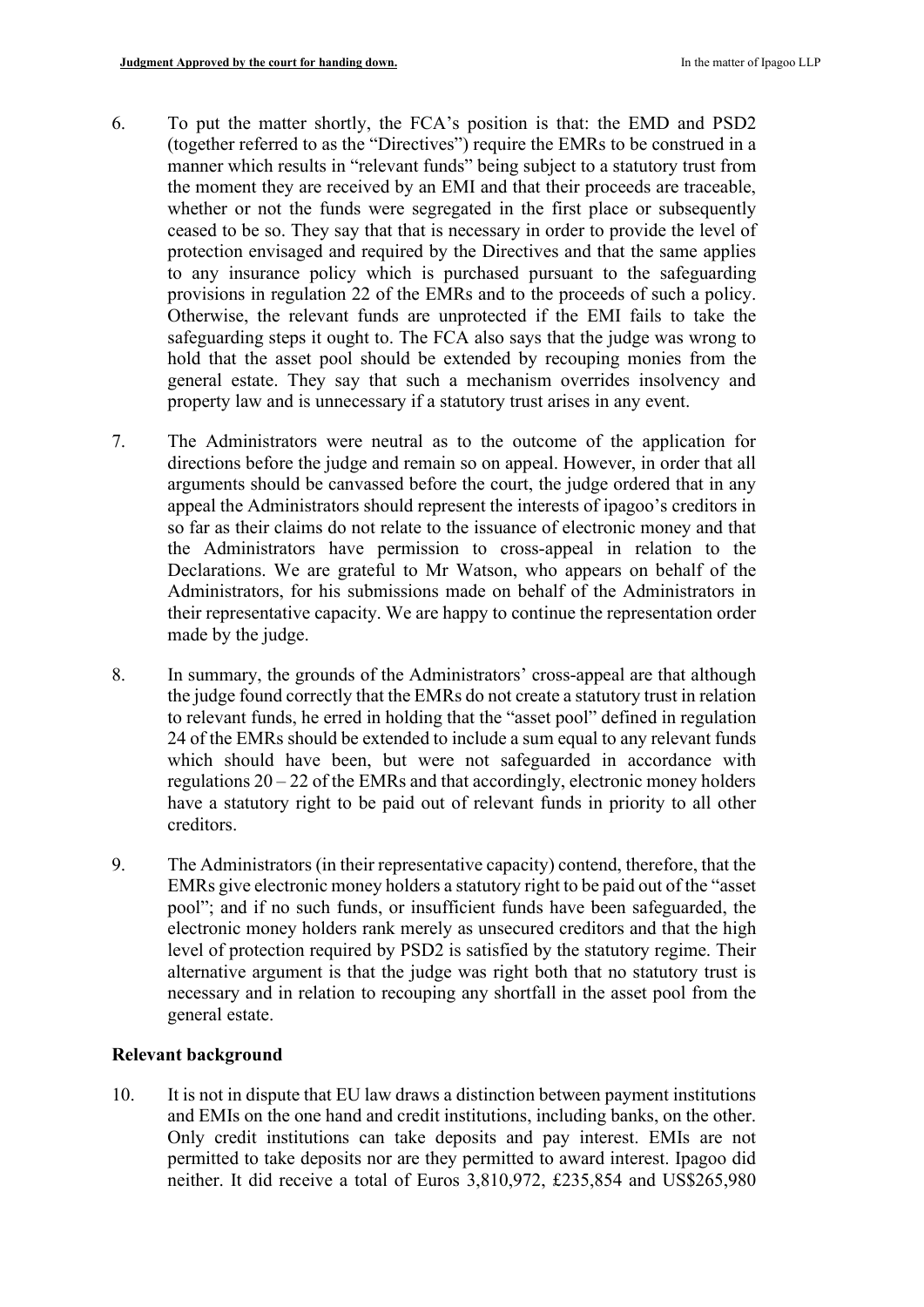from electronic money holders, however. It has not been possible to determine whether any of these funds were safeguarded in the manner required by the EMRs. It seems that there has been serious non-compliance with the requirements of the EMRs. As a result, the Administrators sought the directions of the Court.

11. As Ms Toube QC, who appeared with Dr Riz Mokal on behalf of the FCA, pointed out, the issues with which we are concerned potentially have wide significance. It is estimated that a total of £18billion have been received by EMIs and payment institutions registered with the FCA.

## **The Regulatory Regime**

12. I shall begin by summarising the relevant parts of the EMRs before turning to the issues to be decided.

## *The EMRs*

- 13. "Electronic money" is defined in regulation 2 of the EMRs, as "electronically (including magnetically) stored monetary value as represented by a claim on the electronic money issuer which - (a) is issued on receipt of funds for the purpose of making payment transactions; (b) is accepted by a person other than the electronic money issuer; (c) is not excluded by regulation 3". An EMI is defined in the same regulation as "an authorised electronic money institution or a small electronic money institution".
- 14. The EMRs contain detailed provisions for the authorisation and registration of EMIs. The safeguarding requirements which are central to this appeal, are contained in regulations  $20 - 22$  and 24. Regulation 20, where relevant, is as follows:

"20. Safeguarding requirements

(1) Electronic money institutions must safeguard funds that have been received in exchange for electronic money that has been issued (referred to in this regulation and regulations 21 and 22 as "relevant funds").

(2) Relevant funds must be safeguarded in accordance with either regulation 21 or regulation 22.

(2A) An electronic money institution may safeguard certain relevant funds in accordance with regulation 21 and the remaining relevant funds in accordance with regulation 22.

(3) Where—

(a) only a proportion of the funds that have been received are to be used for the execution of a payment transaction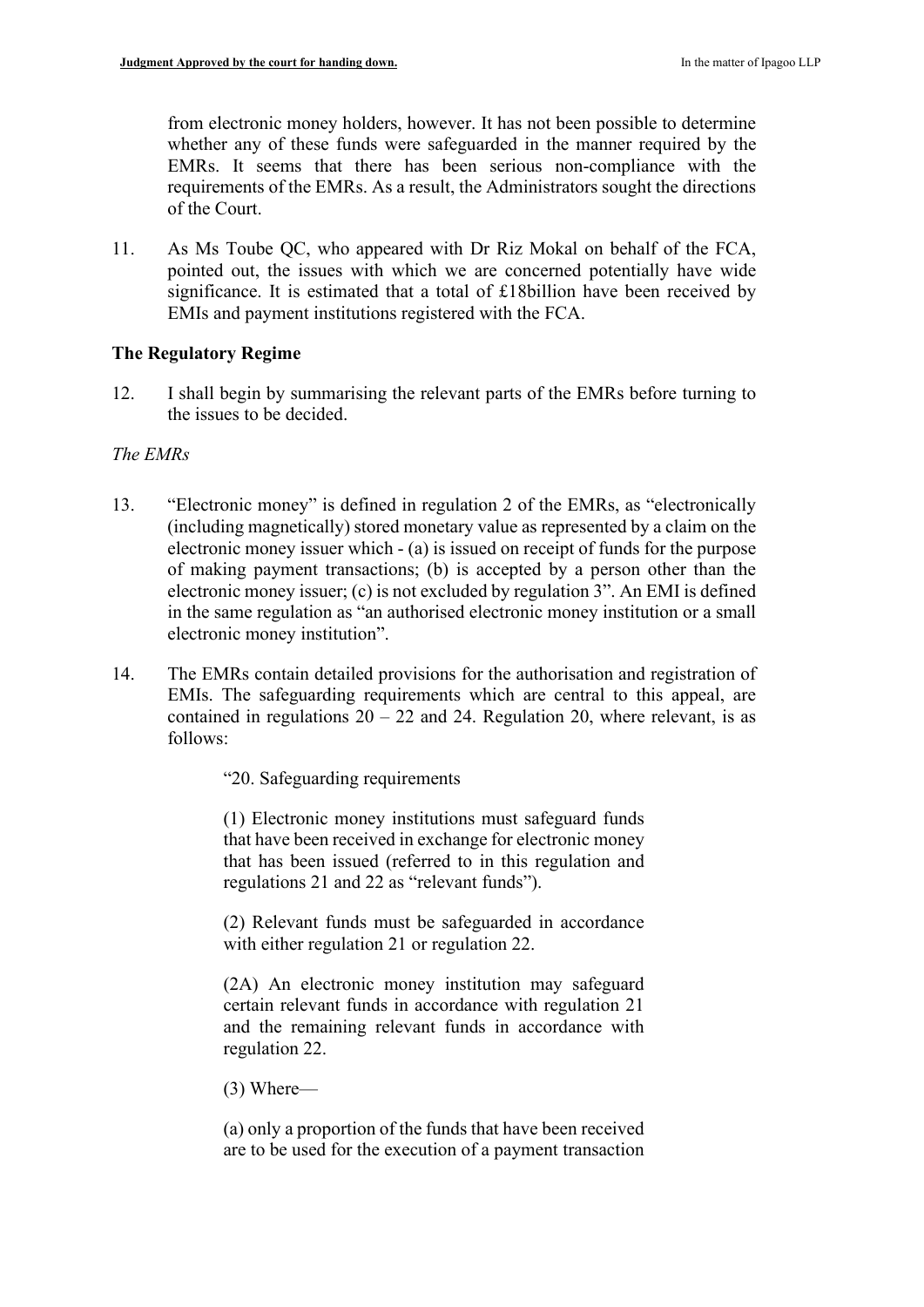(with the remainder being used for non-payment services); and

(b) the precise portion attributable to the execution of the payment transaction is variable or unknown in advance,

the relevant funds are such amount as may be reasonably estimated, on the basis of historical data and to the satisfaction of the Authority, to be representative of the portion attributable to the execution of the payment transaction.

(4) Funds received in the form of payment by payment instrument need not be safeguarded until they—

(a) are credited to the electronic money institution's payment account; or

(b) are otherwise made available to the electronic money institution,

provided that such funds must be safeguarded by the end of five business days after the date on which the electronic money has been issued.

. . . "

15. Regulation 21 is headed "Safeguarding Option 1" and, where relevant, is in the following terms:

> "(1) An electronic money institution must keep relevant funds segregated from any other funds that it holds.

> (2) Where the institution continues to hold the relevant funds at the end of the business day following the day on which they were received it must—

> (a) place them in a separate account that it holds with an authorised credit institution or the Bank of England; or

> (b) invest the relevant funds in secure, liquid, low-risk assets ("relevant assets") and place those assets in a separate account with an authorised custodian.

> (3) An account in which relevant funds or relevant assets are placed under paragraph (2) must—

> (a) be designated in such a way as to show that it is an account which is held for the purpose of safeguarding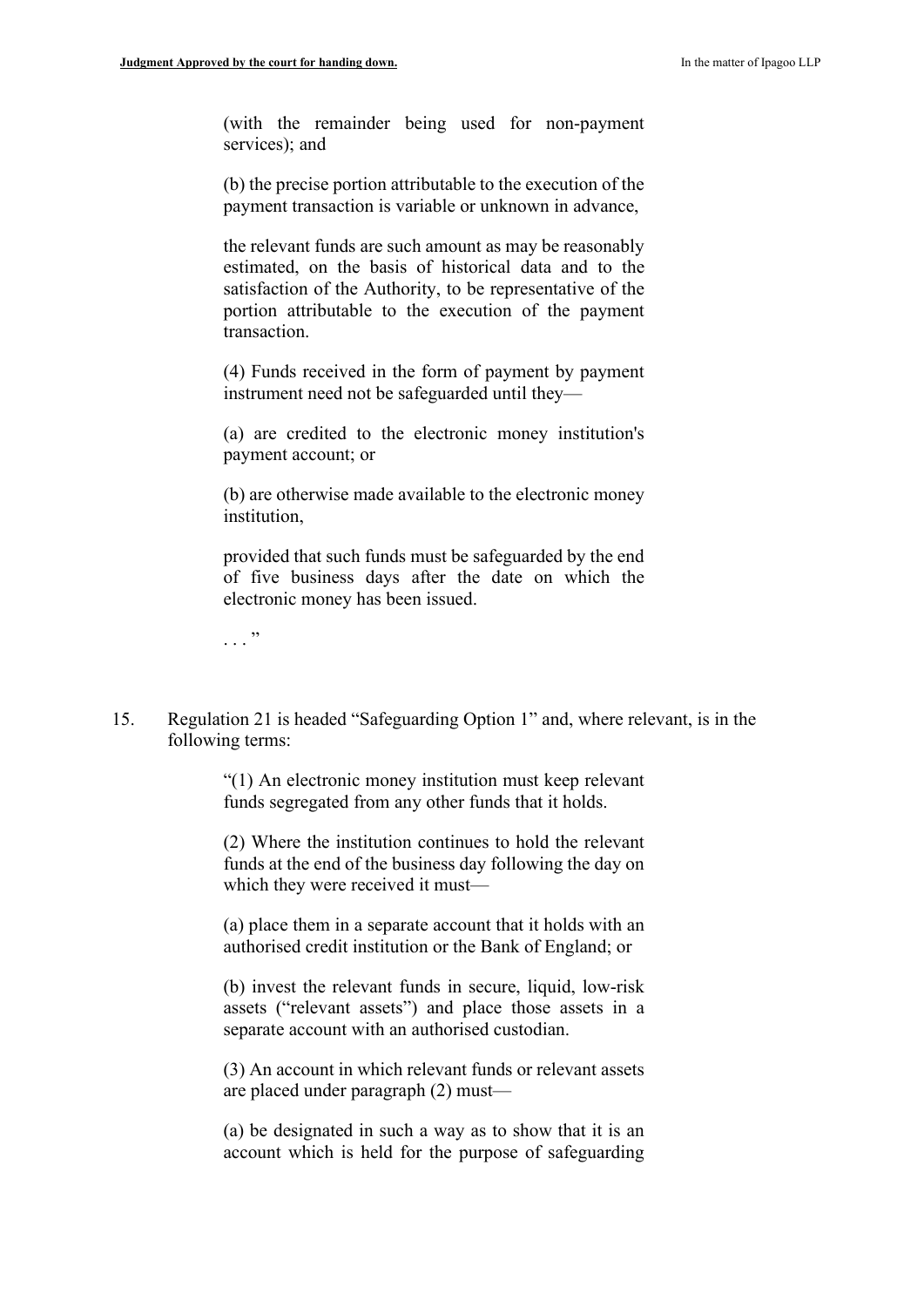relevant funds or relevant assets in accordance with this regulation; and

(b) be used only for holding those funds or assets, or for holding those funds or assets together with proceeds of an insurance policy or guarantee held in accordance with regulation  $22(1)(b)$ .

(4) No person other than the electronic money institution may have any interest in or right over the relevant funds or the relevant assets placed in an account in accordance with paragraph (2) (a) or (b) except as provided by this regulation.

…

(5) The institution must keep a record of—

(a) any relevant funds segregated in accordance with paragraph (1);

(b) any relevant funds placed in an account in accordance with paragraph  $(2)(a)$ ;

(c) any relevant assets placed in an account in accordance with paragraph  $(2)(b)$ 

…"

16. Regulation 22 is headed "Safeguarding option 2" and provides, where relevant, as follows:

"(1) An electronic money institution must ensure that—

(a) any relevant funds are covered by—

(i) an insurance policy with an authorised insurer;

(ii) a comparable guarantee from an authorised insurer; or

(iii) a comparable guarantee from an authorised credit institution; and

(b) the proceeds of any such insurance policy or guarantee are payable upon an insolvency event into a separate account held by the electronic money institution which must—

(i) be designated in such a way as to show that it is an account which is held for the purpose of safeguarding relevant funds in accordance with this regulation; and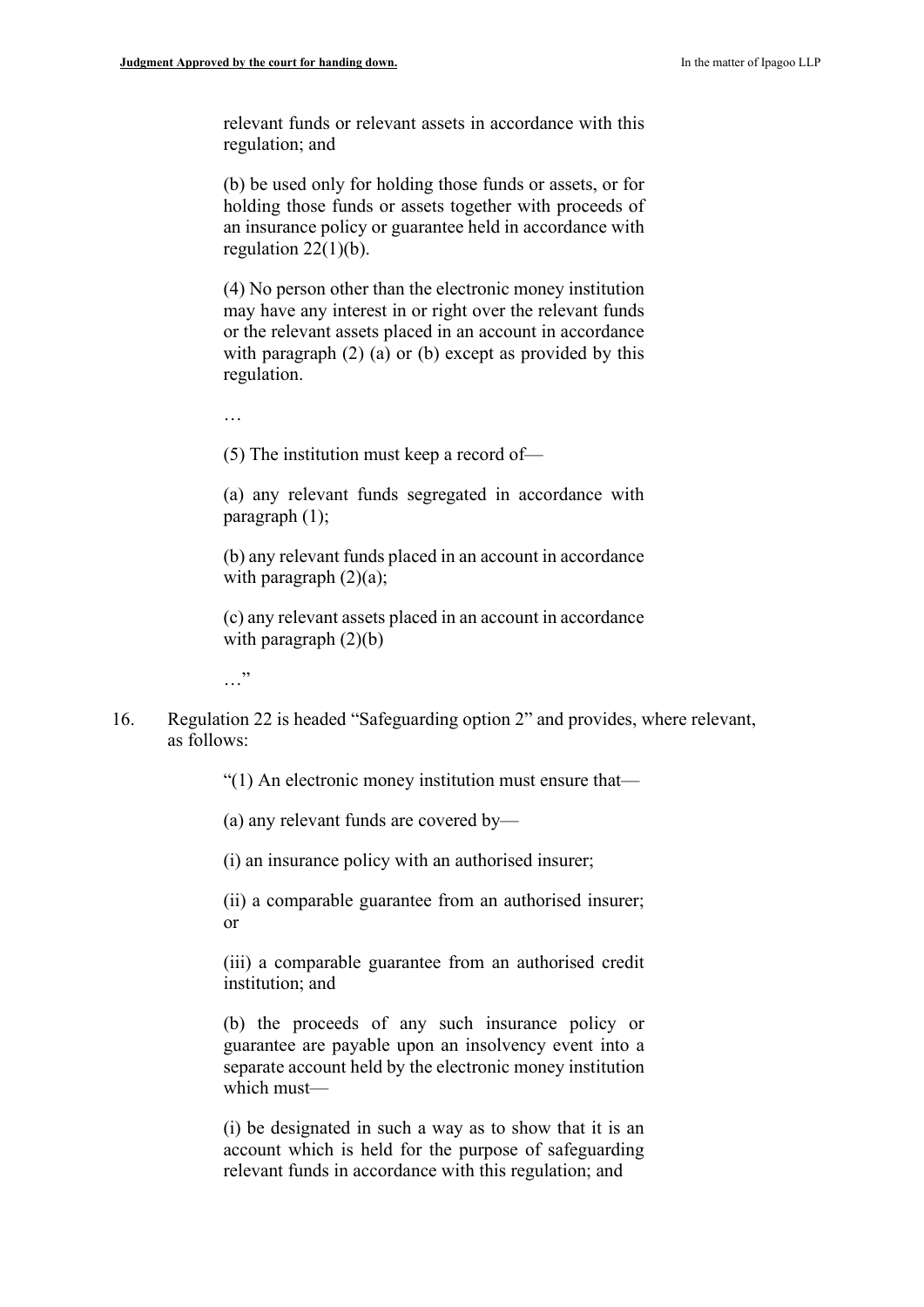(ii) be used only for holding such proceeds, or for holding those proceeds together with funds or assets held in accordance with regulation 21(3).

(2) No person other than the electronic money institution may have any interest or right over the proceeds placed in an account in accordance with paragraph (1)(b) except as provided by this regulation."

17. Regulation 24 is concerned with the position of electronic money holders in the event of the insolvency of the EMI. It provides, where relevant:

"24. Insolvency events

(1) Subject to paragraph (2), where there is an insolvency event … —

(a) the claims of electronic money holders are to be paid from the asset pool in priority to all other creditors; and

(b) until all the claims of electronic money holders have been paid, no right of set-off or security right may be exercised in respect of the asset pool except to the extent that the right of set-off relates to fees and expenses in relation to operating an account held in accordance with regulation  $21(2)(a)$  or (b) or  $\dots 22(1)(b)$ .

(2) The claims referred to in paragraph  $(1)(a)$  shall not be subject to the priority of expenses of an insolvency proceeding except in respect of the costs of distributing the asset pool.

(3) An electronic money institution must maintain organisational arrangements sufficient to minimise the risk of the loss or diminution of relevant funds or relevant assets through fraud, misuse, negligence or poor administration.

(4) In this regulation—

"*asset pool*" means—

(a) any relevant funds segregated in accordance with regulation 21(1);

(b) any relevant funds held in an account accordance with regulation  $21(2)(a)$ ;

…

(c) any relevant assets held in an account in accordance with regulation  $21(2)(b)$ ;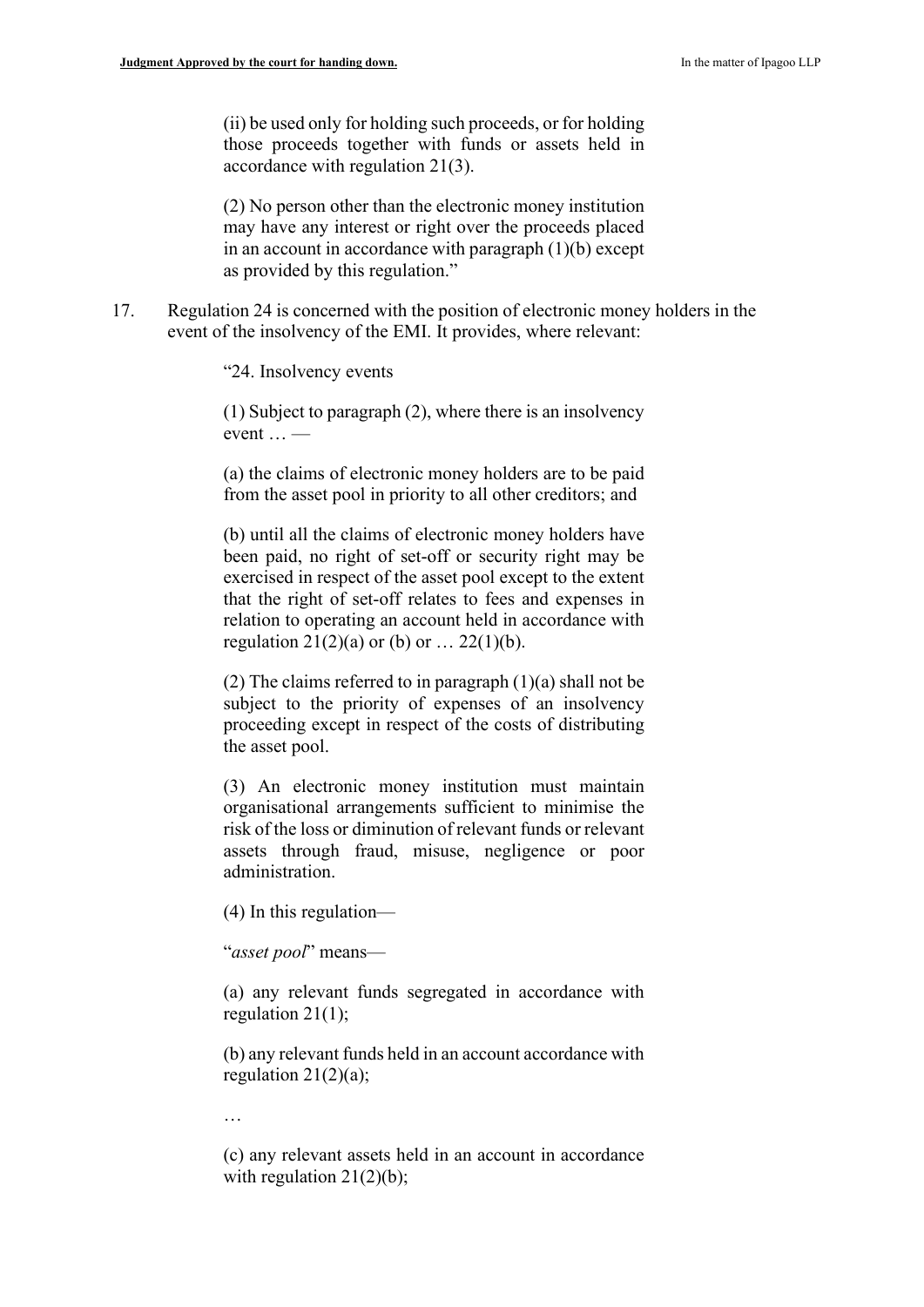(d) any proceeds of an insurance policy or guarantee held in an account in accordance with regulation  $22(1)(b)$ .

"*insolvency event*" has the same meaning as in regulation 22;

…

. . .

"*security right*" means—

security for a debt owed by an electronic money institution and includes any charge, lien, mortgage or other security over the asset pool or any part of the asset pool …'.

- 18. Regulation 72 provides that a contravention of the requirements imposed by regulations 20, 21, 22 or 24 "is actionable at the suit of a private person who suffers loss as a result of the contravention, subject to the defences and other incidents applying to action for breach of statutory duty".
- 19. The issuance and redeemability of electronic money is dealt with in regulation 39. It provides as follows:

"39. Issuance and redeemability

An electronic money issuer must-

(a) on receipt of funds, issue without delay electronic money at par value; and

(b) at the request of the electronic money holder, redeem-

(i) at any time; and

(ii) at par value,

the monetary value of the electronic money held."

20. Redemption is dealt with in more detail in regulation 40. It provides that the EMI "must ensure (a) that the contract between the electronic money issuer and the electronic money holder clearly and prominently states the conditions of redemption, including any fees relating to redemption; and (b) that the electronic money holder is informed of those conditions before being bound by any contract". Regulation 41(1) provides that redemption may be subject to a fee only where the fee is stated in the contract and redemption is requested before the termination of the contract, the contract contains a termination date and the electronic money holder terminates the contract before that date or redemption is requested more than a year after the date of termination of the contract.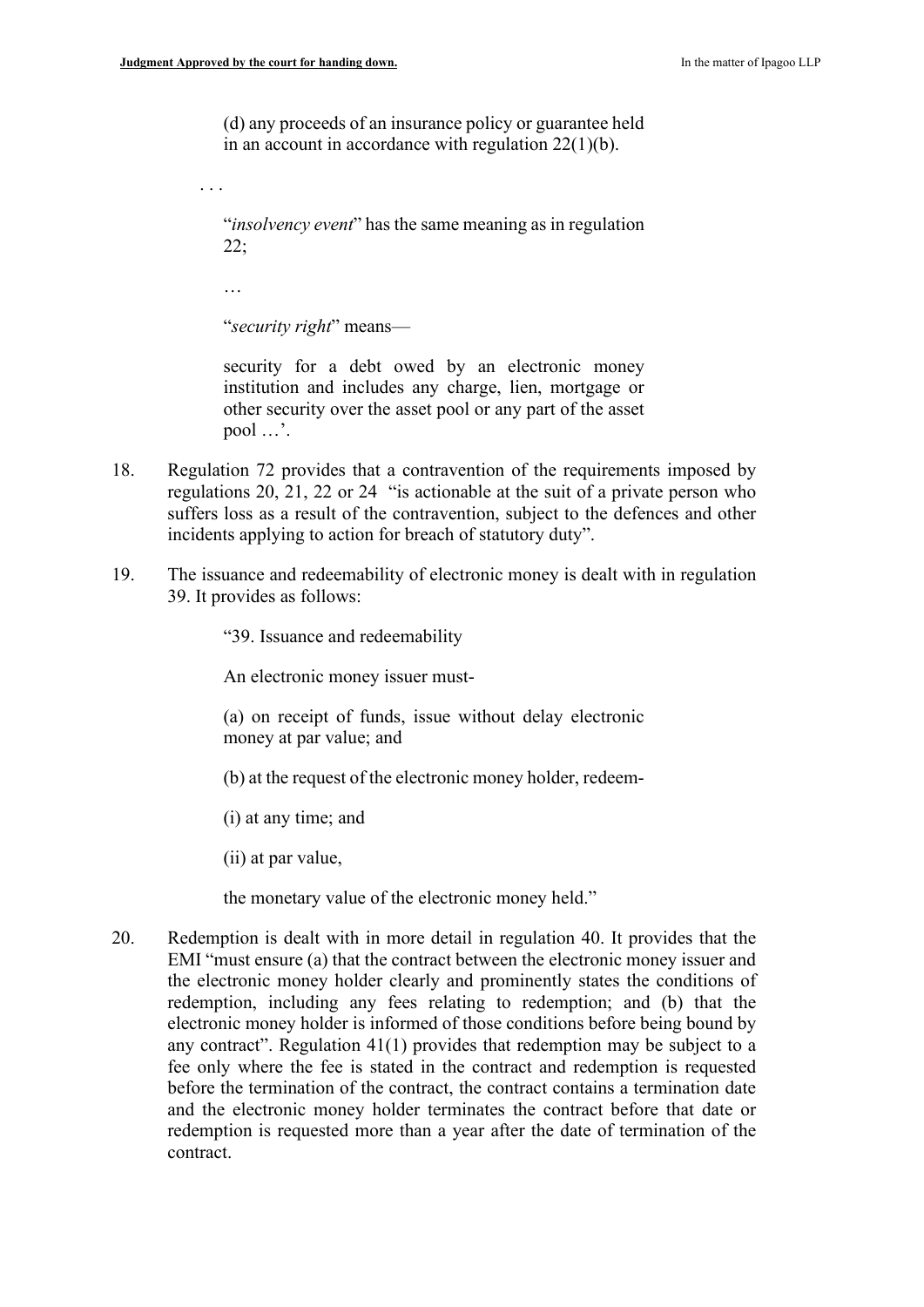- 21. Regulation 42 deals with the amount of redemption. Regulation 42(1) provides that where redemption is requested before the termination of the contract the EMI "must redeem the amount so requested subject to any fee imposed in accordance with regulation 41". Regulation 42(2) deals with requests for redemption made "on or up to one year after the date of the termination of the contract". In those circumstances, the EMI must redeem the total monetary value of the electronic money held, or if the EMI carries out any business activities other than the issuance of electronic money and it is not known in advance what proportion of the funds received by it is to be used for electronic money, all the funds requested by the electronic money holder. An EMI is not required, however, to redeem the monetary value of electronic money where the request for redemption is made more than six years after the termination of the contract (regulation 43).
- 22. The EMRs also include provisions in relation to accounting and statutory audit (regulation 25), record-keeping (regulation 27 and 31A) amongst many other things.
- 23. Lastly, for these purposes at least, the FCA's powers and obligations in this regard are contained in Part 6 of the EMR. In summary, the FCA must maintain arrangements designed to enable it to determine whether EMIs are complying (inter alia) with the safeguarding requirements imposed by regulations  $20 - 22$ ; for enforcing those requirements; and for receiving complaints from electronic money holders about EMIs' non-compliance with them: regulations 48 and 58. The FCA's power to require EMIs to report to it about their compliance with the EMRs is supported by various substantive powers directed at enforcement – including the power to publish a statement that an EMI has contravened any requirement imposed on it; to impose financial penalties; to suspend an EMI's authorisation, or otherwise restrict its activities as an electronic money issuer for up to 12 months; and to apply to the court for an injunction restraining a prospective or ongoing breach of the EMRs or mandating steps to remedy a breach: regulations 49 – 54. The FCA may also order the EMI to make restitution to an 'appropriate person' where, in consequence of breaching a requirement imposed on it, the EMI has gained a profit attributable to that person; or caused that person to suffer loss, or to be otherwise adversely affected: regulation 55. The FCA, furthermore, has the power to bring criminal proceedings against EMIs for any of the offences created by Part 7 of the EMRs: regulation 69. Part 2 of the EMRs also includes the FCA's obligation to maintain a register of authorised EMIs, amongst other things.

#### **Framework for deciding the issues on appeal**

24. The EMRs were made in order to fulfil the requirements of the EMD and were made pursuant to section 2(2) of the European Communities Act 1972. As a result, the EMRs constitute "EU-derived domestic legislation" and accordingly, continue to have effect in domestic law by virtue of section 2(2) European Union (Withdrawal) Act 2018. Furthermore, in accordance with section  $6(3)(a)$ of that Act, it remains the position that they must be construed in accordance with "retained case law" and "retained principles of EU law".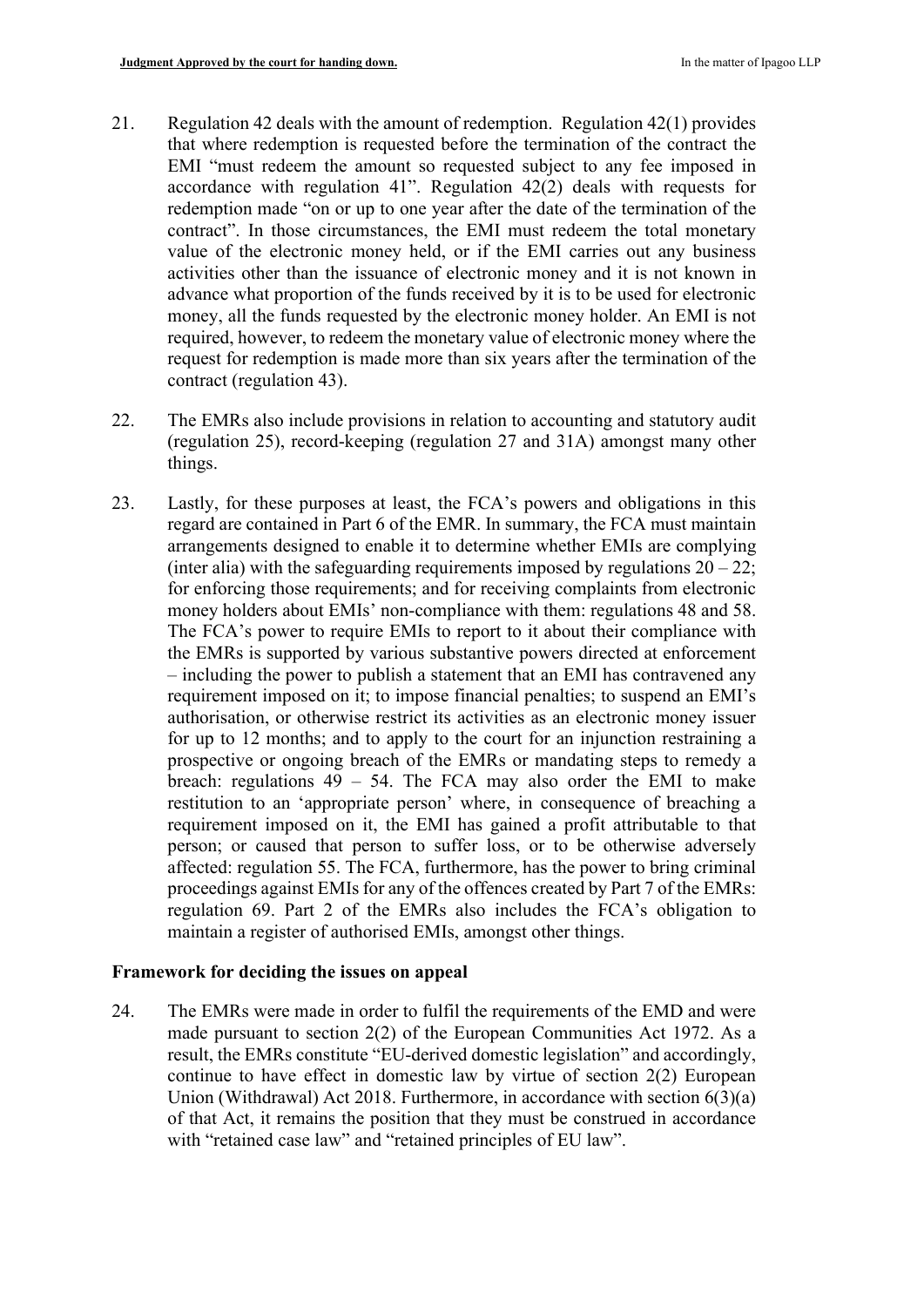- 25. It is necessary to interpret the EMRs in the light of the EMD and the PSD2 to the extent that it is incorporated in the EMD by reference and, as far as possible, in order to give effect to the Directives. As Arden LJ pointed out at [59] in the *Lehman Bros International (Europe) v CRC Ltd* [2011] BusLR 277, it is important to recall the nature of an EU Directive. Article 288TFEU states that: "A Directive shall be binding, as to the result to be achieved, upon each member state to which it is addressed, but shall leave to the national authorities the choice of form and methods."
- 26. Further, although they are not binding, when seeking to interpret an EU Directive, the court may take account of the Recitals in the Preamble which may cast light on the interpretation of the Articles: *Casa Fleischhandel v Bundesanstalt fur Landwirtschaftliche Marktordnung* [1989] ECR 2789 at [31], ECJ.
- 27. When interpreting the EMRs it is necessary to adopt the approach outlined in the *Lehman* case in the Supreme Court (*Lehman Brothers International (Europe) (a company) (in administration) and another* [2012] 3 All ER 1, [2012] UKSC 6) at [131]. First, the EMD (and PSD2 to the extent that it is incorporated by reference) must be interpreted in accordance with the principles of European Union law. Secondly, the EMRs must then be interpreted in accordance with domestic law principles in the light of the meaning of the Directives in order to achieve conformity with the provisions and principles of the EMD. Lord Dyson went on at [131] to approve Briggs J's approach to the exercise at first instance (at [2010] 2 BCLC 301 at [57]) that:

". . . [D]omestic legislation which is made for the purposes of fulfilling the requirements of EU law contained in a Directive must be interpreted in accordance with the following principles: (i) it is not constrained by conventional rules of construction; (ii) it does not require ambiguity in the legislative language; (iii) it is not an exercise in semantics or linguistics; (iv) it permits departure from the strict and literal application of the words which the legislature has elected to use; (v) it permits the implication of words necessary to comply with Community law; and (vi) the precise form of the words to be implied does not matter."

28. Before turning to the EMD it seems to me that it is also important to bear in mind some of the general considerations which Arden LJ considered were relevant when seeking to construe Chapter 7 of the Client Assets Sourcebook ("CASS 7") in the *Lehman* case in the Court of Appeal. She noted that the interpretation of CASS 7 in that case, required "assessing the provisions as a whole and testing preliminary conclusion on one provision by reference to the rest of the relevant provisions." ([57]). It required a "holistic and iterative approach to interpretation" ([57]). She went on to note that CASS 7 is a set of statutory rules for market participants and investors and, accordingly, must be given a sensible and practical construction, grounded in reality ([58]). It seems to me that all of those general principles, which were not disapproved in the Supreme Court, apply equally to the interpretation of the EMRs.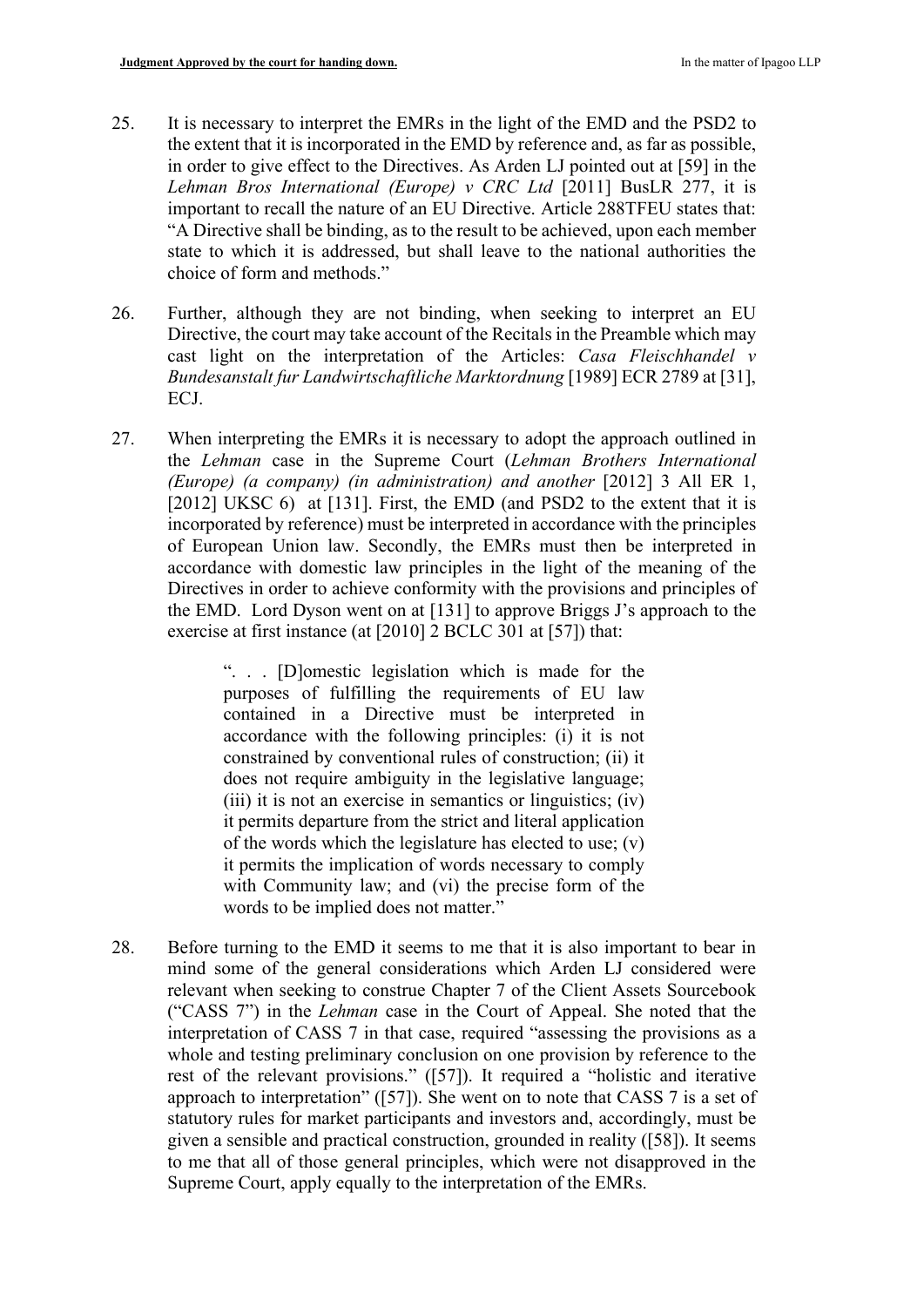## **The EMD**

- 29. It is necessary, therefore, to construe the relevant provisions of the EMD and the PSD2, to the extent that it is necessary. I mention PSD2 despite the fact that Article 7 of the EMD makes express reference to the Directive (2007/64/EC), the Payment Service Directive ("PSD1"). PSD1 has been superseded by PSD2 and Article 114 of PSD2 states that any reference to PSD1 shall be construed as a reference to PSD2.
- 30. A number of the recitals to the EMD are relevant. It is stated in recital 11 that "[T]here is a need for a regime for initial capital combined with one for ongoing capital to ensure an appropriate level of consumer protection and the sound and prudent operation of electronic money institutions." Having addressed the capital requirements in more detail, the recital goes on to state that "[I]n addition, provision should be made for electronic money institutions to be required to keep the funds of electronic money holders separate from the funds of the electronic money institution for other business activities. …"
- 31. Having made clear at recital 13 that the issuance of electronic money does not constitute deposit-taking and that electronic money is to be used as a means of making payments and "not as a means of saving" it is expressly stated that EMIs should not be allowed to grant credit or interest. Recital 14, however, refers to the fact that it is necessary to preserve a level playing field between EMIs and credit institutions with regard to the issuance of electronic money to ensure fair competition for the same service. It is stated that that should be achieved by "balancing the less cumbersome features of the prudential supervisory regime applying to electronic money institutions against provisions that are more stringent than those applying to credit institutions, notably as regards the safeguarding of the funds of an electronic money holder …'.
- 32. Recital 18 is concerned with the redeemability of electronic money. It states, amongst other things, that redemption, in general, should be granted free of charge and that: "[R]edeemability does not imply that the funds received in exchange for electronic money should be regarded as deposits or other repayment funds for the purposes of Directive 2006/48/EC." This is reflected in Article 6(3) which provides that "[A]ny funds received by [EMIs] from the electronic money holder shall be exchanged for electronic money without delay" and "[S]uch funds shall not constitute either a deposit or other repayable funds received from the public . . .".
- 33. Article 7 is of prime importance. I will set out the relevant paragraphs in full:

"'Article 7 – Safeguarding Requirements"

1. Member States shall require an electronic money institution to safeguard funds that have been received in exchange for electronic money that has been issued, in accordance with Article 9(1) and (2) of Directive 2007/64/EC. Funds received in the form of payment by payment instrument need not be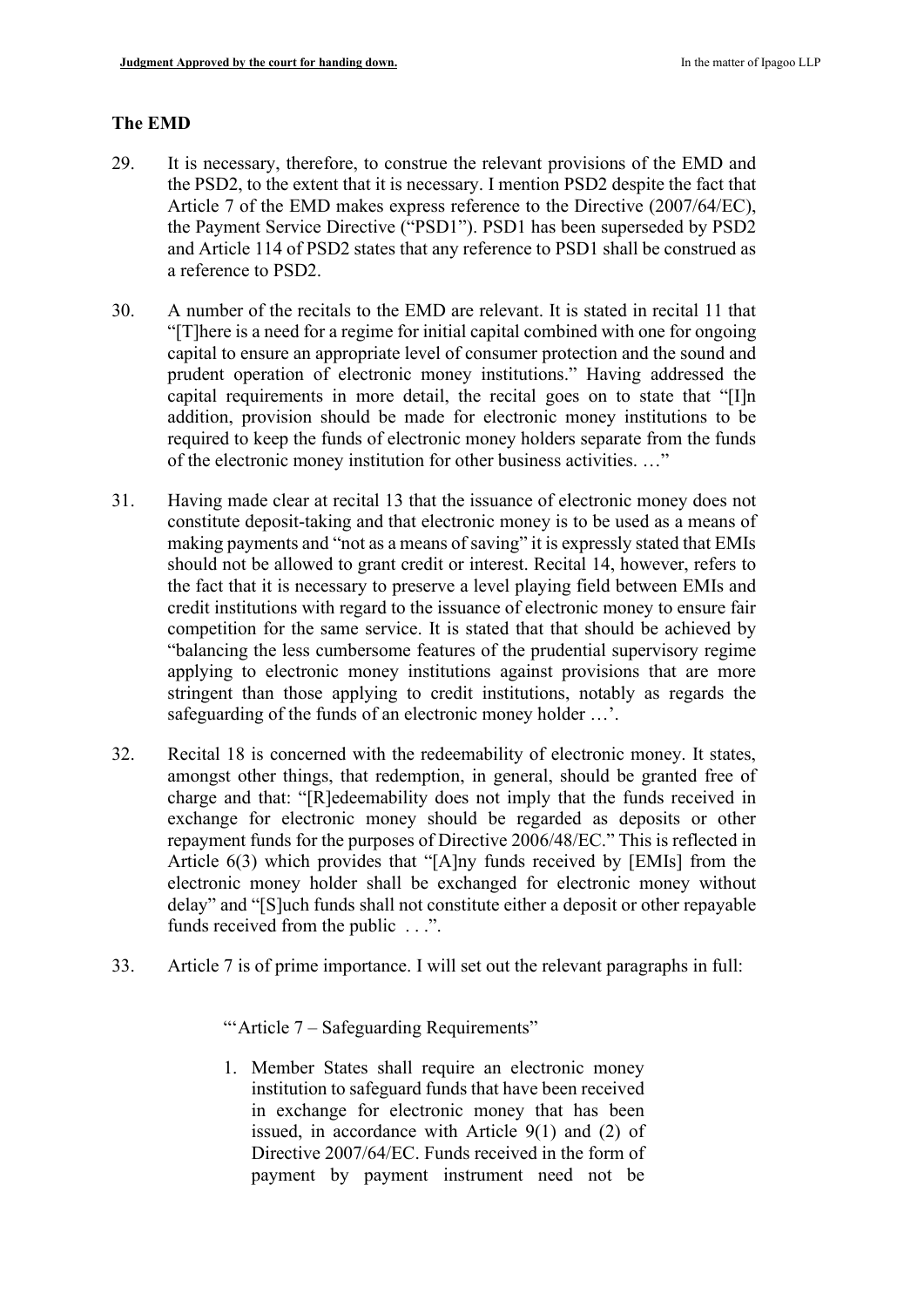. . .

safeguarded until they are credited to the electronic money institution's payment account or are otherwise made available to the electronic money institution in accordance with the execution time requirements laid down in the Directive 2007/64/EC, where applicable. In any event, such funds shall be safeguarded by no later than five business days, as defined in point 27 of Article 4 of that Directive, after the issuance of electronic money.

- 4. For the purposes of paragraphs 1 and 3, Member States or their competent authorities may determine, in accordance with national legislation, which method shall be used by electronic money institutions to safeguard funds."
- 34. As I have already mentioned, the reference to Article 9(1) and (2) of PSD1 must

now be read as a reference to Article 10 of PSD2. Article 10 of PSD2 is headed

"Safeguarding requirements". It provides, where relevant, as follows:

"1. The Member States or competent authorities shall require a payment institution which provides payment services as referred to in points (1) to (6) of Annex I to safeguard all funds which have been received from the payment service users or through another payment service provider for the execution of payment transactions, in either of the following ways:

(a) funds shall not be commingled at any time with the funds of any natural or legal person other than payment service users on whose behalf the funds are held and, where they are still held by the payment institution and not yet delivered to the payee or transferred to another payment service provider by the end of the business day following the day when the funds have been received, they shall be deposited in a separate account in a credit institution or invested in secure, liquid low-risk assets as defined by the competent authorities of the home Member State; and they shall be insulated in accordance with national law in the interest of the payment service users against the claims of other creditors of the payment institution, in particular in the event of insolvency;

(b) funds shall be covered by an insurance policy or some other comparable guarantee from an insurance company or a credit institution, which does not belong to the same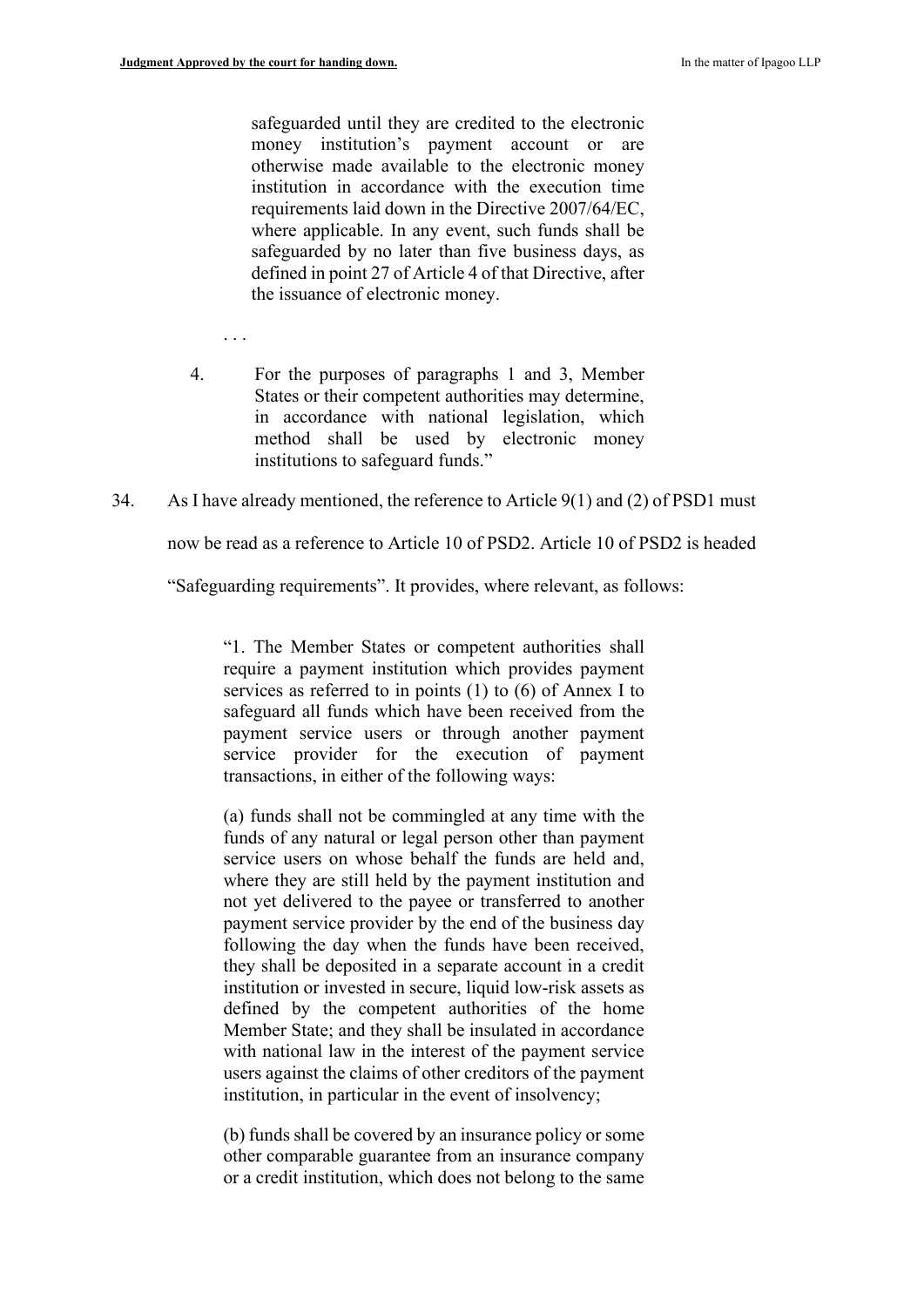group as the payment institution itself, for an amount equivalent to that which would have been segregated in the absence of the insurance policy or other comparable guarantee, payable in the event that the payment institution is unable to meet its financial obligations.

2. Where a payment institution is required to safeguard funds under paragraph 1 and a portion of those funds is to be used for future payment transactions with the remaining amount to be used for non-payment services, that portion of the funds to be used for future payment transactions shall also be subject to the requirements of paragraph 1. Where that portion is variable or not known in advance, Member States shall allow payment institutions to apply this paragraph on the basis of a representative portion assumed to be used for payment services provided such a representative portion can be reasonably estimated on the basis of historical data to the satisfaction of the competent authorities."

- 35. Article 10 is in materially identical terms to Article 9 of PSD1. However, Article 9(1) of PSD1 read '[t]he Member States or competent authorities shall require a payment institution which provides [payment services] … to safeguard funds which have been received' whereas Article 10(1) refers to "all funds".
- 36. Returning to the EMD itself, Article 11 is headed "Issuance and Redeemability". Paragraph 1 provides that a Member State "shall ensure that electronic money issuers issue electronic money at par value on the receipt of funds" and paragraph 2 provides that a "Member State shall ensure that, upon request by the electronic money holder, electronic money issuers redeem, at any moment and at par value, the monetary value of the electronic money held". Paragraph 3 provides that the contract between the EMI and the electronic money holder shall clearly and prominently state the conditions of redemption including any fees in that regard. The circumstances in which a fee may be levied in relation to redemption are set out at paragraph 4. They are: where redemption is requested before the termination of the contract; where the contract provides for a termination date and the electronic money holder terminate the contract before that date; and where redemption is requested more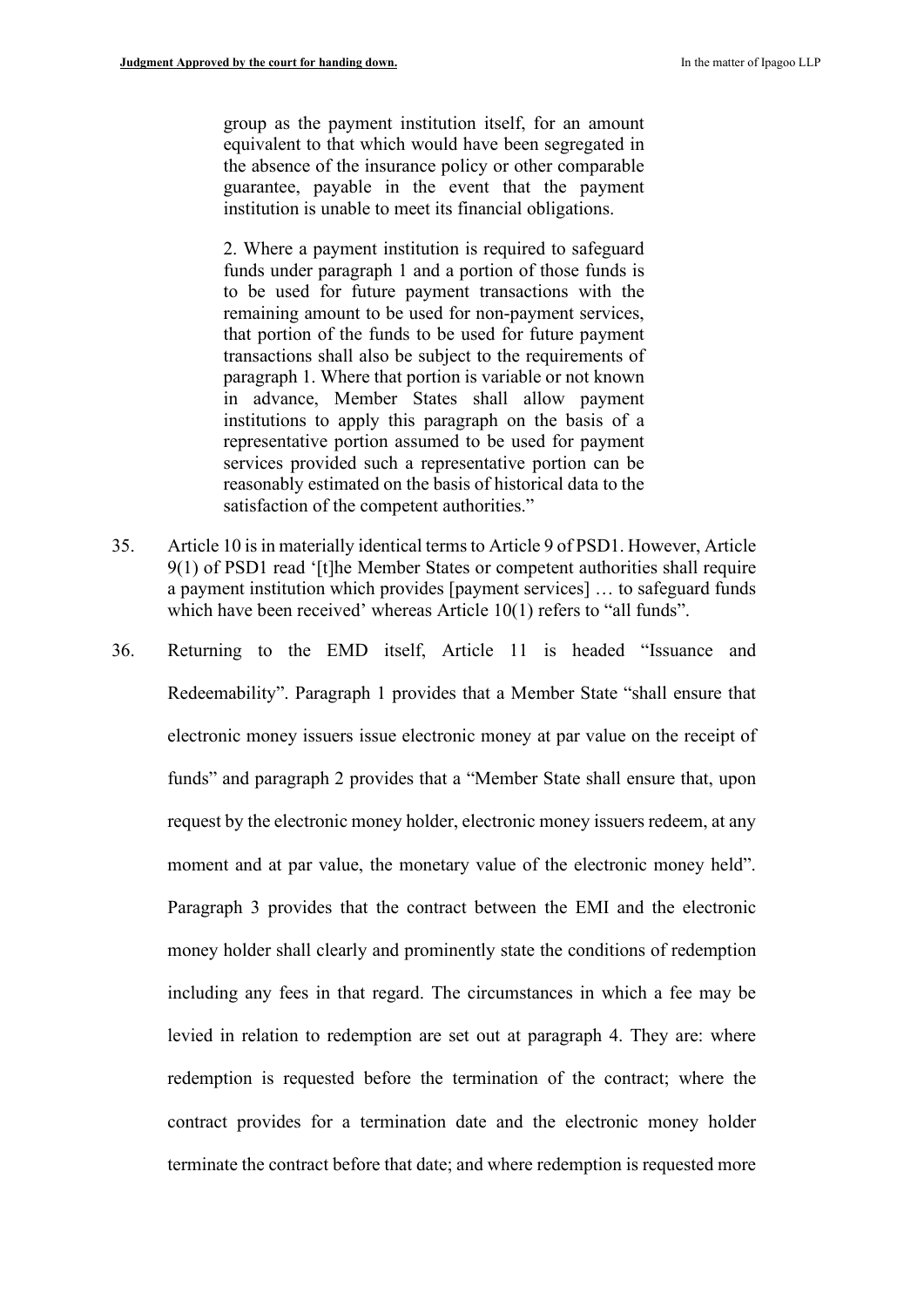than one year after the date of the termination of the contract. Further, pursuant to paragraph 6, where relevant, where redemption is requested on or up to one year after the termination of the contract, "the total monetary value of the electronic money held shall be redeemed".

- 37. Ms Toube also referred us to recitals 6, 42, 59, 63, 73 and 76 to the PSD2 in which reference is made to the need to ensure a "high level of consumer protection" in relation to the various activities referred to. She places particular emphasis upon the repeated references to a high level of protection in support of her submission that the EMD requires the imposition of a statutory trust in relation to all relevant funds and that safeguarding must be ensured whether or not the EMI complies with the requirements of regulations  $20 - 22$  of the EMRs.
- 38. She also drew our attention to the fact that recital 34 to the PSD2, where relevant, provides that ". . . The requirements for the payment institutions should reflect the fact that payment institutions engage in more specialised and limited activities, thus generating risks that are narrower and easier to monitor and control than those that arise across the broader spectrum of activities of credit institutions. In particular, payment institutions should be prohibited from accepting deposits from users and should be permitted to use funds received from users only for rendering payment services".
- 39. She emphasises the distinction between credit institutions which take deposits and payment institutions, noting that it is the former which enter into a debtor/creditor relationship with their clients whereas, she says, a payment institution must segregate client funds and hold them for the client who retains beneficial ownership in the funds. This, she says, can be seen in recital 37 which provides, where relevant, that: "[P]rovision should be made for payment service user funds to be kept separate from the payment institution's funds. Safeguarding requirements are necessary when a payment institution is in possession of payment service user funds. . . ." Ms Toube submits, therefore, that an EMI is in the same position: they cannot take deposits and do not enter into a debtor/creditor relationship with electronic money holders; and the electronic money holders retain an interest in the funds received by an EMI from them or others on their behalf.

#### **The proper interpretation of the EMD**

- 40. How must the EMD be interpreted in relation to the funds received by an EMI from electronic money holders?
- 41. Turning to the recitals to the EMD, as I have already mentioned, Ms Toube emphasised the reference to an "appropriate level of consumer protection" in recital 11 in support of her submission that a statutory trust is necessary to fulfil the purposes of the EMD. In my judgment, the reference to an appropriate level of consumer protection takes the matter no further. It appears in a sentence which is concerned with the need for a regime for initial capital combined with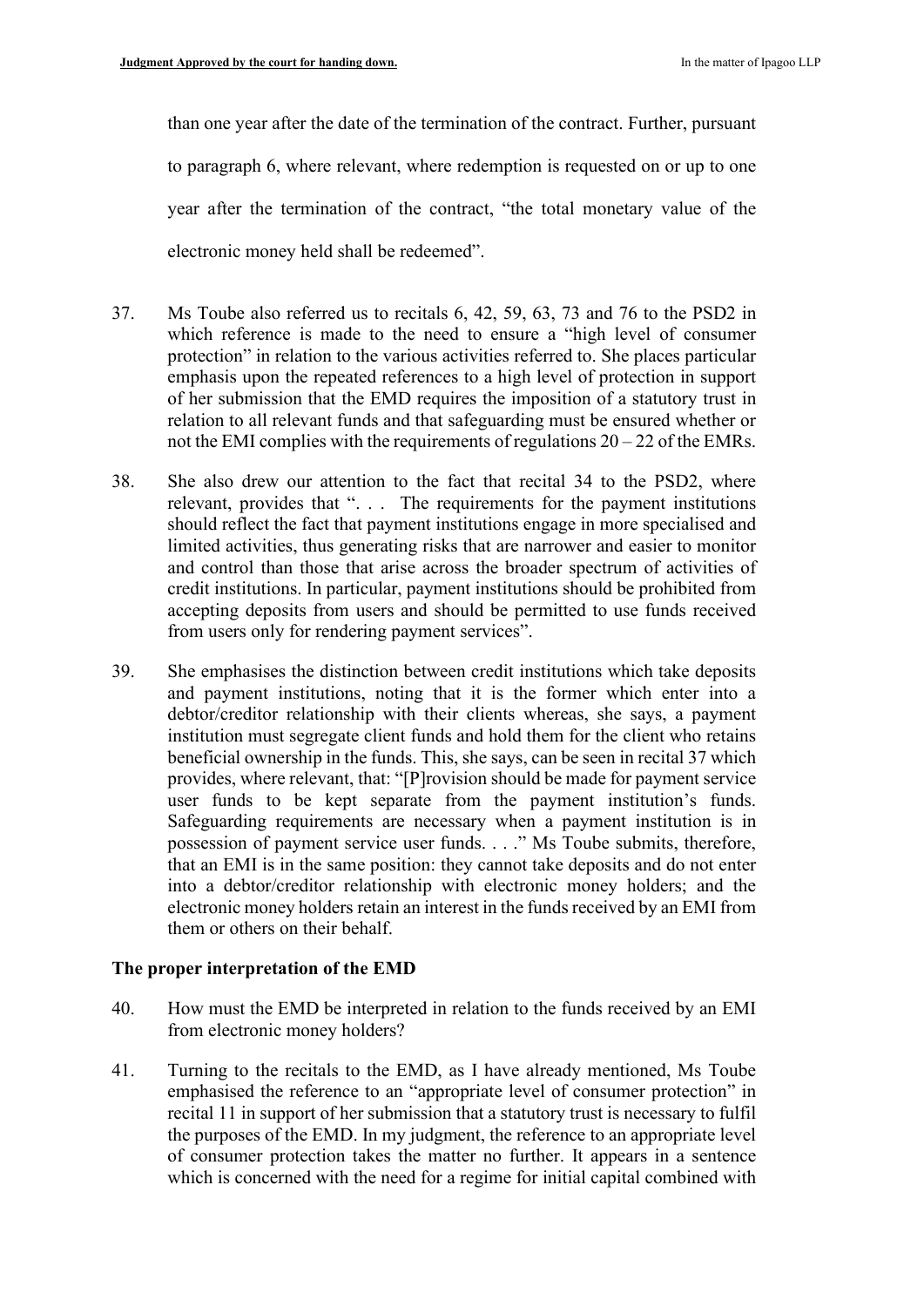one for ongoing capital and it seems to me, therefore, that on a natural reading of the recital, it relates directly to the need for such a capital regime rather than to the penultimate sentence of the recital which provides that EMIs be required "to keep the funds of electronic money holders separate from the funds of the [EMI] for other business activities." Furthermore, neither the phrase nor its context provides any indication of the appropriate level of protection which is envisaged.

- 42. The same is true if the phrase should be interpreted to relate to the penultimate sentence. Furthermore, that sentence itself does not provide a clear indicator that the electronic money holder is intended to retain a proprietary interest in the funds received by the EMI. The reference to keeping "the funds of electronic money holders separate from the funds of the electronic money institution for **other business activities**" (emphasis added) makes the interpretation of the recital and the purpose of the EMD less than clear.
- 43. Recital 14, however, is of more assistance, albeit that that it is in general terms. It highlights the "crucial importance" of safeguarding and refers to provisions that are "more stringent" as regards the safeguarding of the funds of an electronic money holder than those which would apply to a credit institution.
- 44. What of the substantive provision itself? Article 7(1) of the EMD provides that a Member State "shall require" an EMI to safeguard "funds . . . received in exchange for electronic money that has been issued" and to do so in accordance with Article 9(1) and (2) of PSD1 which is now to be found in Article 10 of PSD2. It will be necessary to return to the proper interpretation of the phrase "funds . . . received in exchange for electronic money . . .". Suffice it to say at this stage, that if one gives the phrase its ordinary and natural meaning, it is not in itself indicative of a continued interest of the electronic money holder in the funds themselves.
- 45. What are the safeguarding requirements? In this regard, it is important to note that Article 7(4) makes clear that it is for Member States or the relevant competent authority to determine, in accordance with national legislation, the method of safeguarding to be used by EMIs.
- 46. Turning to the safeguarding requirements themselves, Ms Toube encouraged us to construe Article 10 in the light of the recitals in the Preamble to PSD2. As I have already mentioned, there can be no doubt that it is appropriate to construe the provisions of a directive in the light of the Preamble. However, I should sound a note of caution. Article 7 of the EMD referred to PSD1 which has since been replaced. Furthermore, the reference was for the sole purpose of safeguarding in accordance with what was Article 9(1) and (2). It is for that purpose alone that Article 7 requires one to look to and interpret the purpose and requirements of PSD1 and now PSD2. Accordingly, in my judgment, the recitals to PSD2 which are likely to be of assistance are those which may shed light on the safeguarding requirements rather than the purposes of PSD2 as a whole.
- 47. This is important in the light of the fact that Ms Toube emphasised the use of the phrase "high level of protection" in the recitals to PSD2. She says that the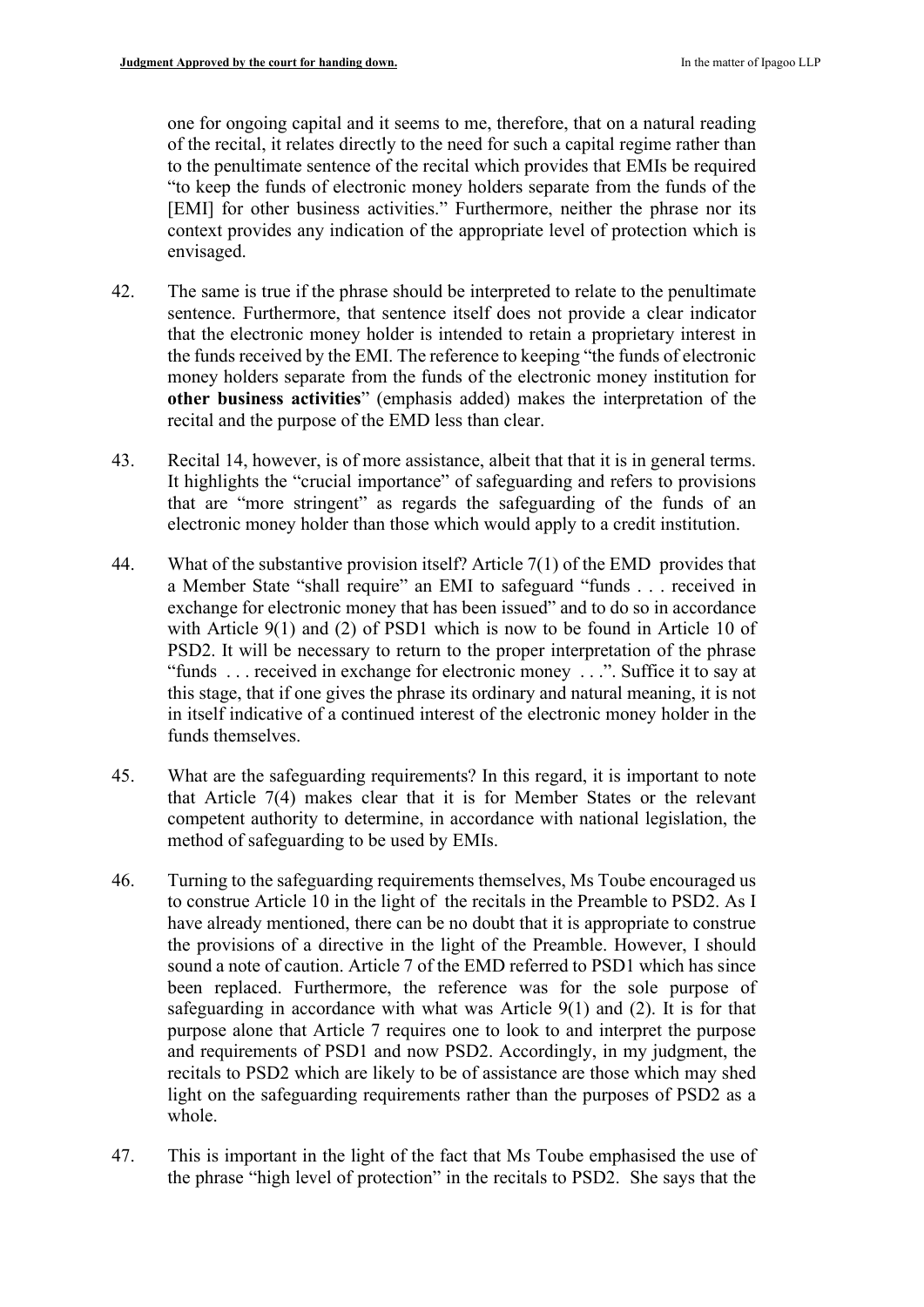use of the phrase militates in favour of the need for the imposition of a trust in order to fulfil the purpose of safeguarding all relevant funds. However, the phrase is used in recitals which are concerned with matters other than safeguarding. It is absent from recital 37 which does address safeguarding expressly. It seems to me, therefore, that the phrase is of little assistance in relation to interpreting the safeguarding requirements which are the sole purpose for which the reader is required to look to PSD2. In any event, it is unclear what precisely is meant by "high". It is used in many contexts. For all these reasons, I place little weight upon the phrase.

- 48. This leads me to Ms Toube's submission that the safeguarding regime created by the EMD and given effect by the EMRs is materially identical to the safeguarding regime applicable to authorised payment institutions under PSD2 and implemented by the Payment Services Regulations 2017 (the "PSRs"). She says, therefore, that they should be interpreted in a materially identical manner. In this regard, she referred us to *Re Supercapital* [2021] 1 BCLC 355 and *Re Premier FX* [2021] EWHC 1321 (Ch) both of which were heard by Deputy Insolvency and Companies Court Judge Agnello QC. After an uncontested hearing in *Re Supercapital*, the deputy judge found that a statutory trust arises under the safeguarding regime in the PSRs which implement PSD2. In the *Premier FX* case, it appears to have been common ground that the PSRs give rise to a statutory trust.
- 49. Other than recitals to which I have already referred, and Article 10(1) which is incorporated by reference in Article 7 of the EMD, we were not taken to PSD2, nor were we taken to the PSRs. Of course, it is correct that the requirements for safeguarding in Article 10 apply both in the PSD2 and the EMD. However, I gain little assistance from the deputy judge's decisions. In neither case does it appear that the proposition in relation to a statutory trust was tested in argument.
- 50. Since the hearing of this appeal we have also been provided with the decision of Insolvency and Companies Court Judge Burton in *In the matter of Allied Wallet Limited* [2022] EWHC 402 (Ch). That case was concerned with both the proper interpretation of the EMRs and the PSRs and was fully argued. In fact, Dr Mokal appeared on behalf of the FCA which intervened in the application for directions made by the joint liquidators of the company. The ICC judge decided, amongst other things, that the EMD requires the imposition of a trust over the funds received from electronic money holders and that the EMRs should be construed in that way. The ICC judge noted, however, at the end of the judgment that judgment had been handed down by David Halpern QC, sitting as a deputy high court judge in this matter, and that he had found the opposite. It was accepted that the ICC judge was bound by the deputy High Court judge's decision.
- 51. Although the *Allied Wallet Limited* matter was concerned with both the EMRs and the PSRs, it appears that the central issue of whether a statutory trust arises in relation to relevant funds was considered and that much of the argument which the ICC judge heard was very similar if not the same as the way in which the matter was put before us. I derive no great assistance from it.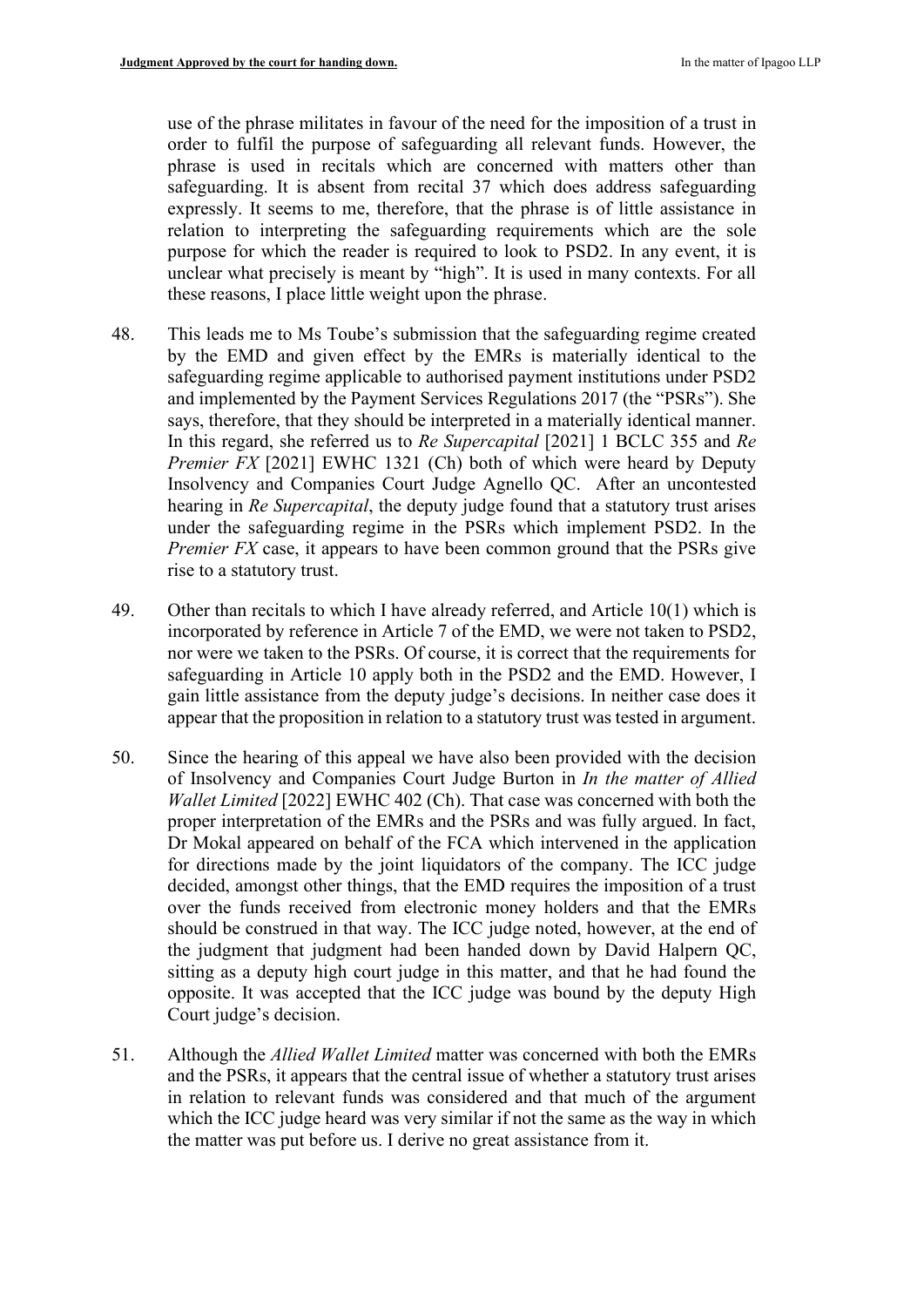- 52. What of the nature of the safeguarding which is spelt out in Article 10(1)? Ms Toube submits that the PSD2 and therefore, the EMD and the EMRs require the EMI to segregate the funds, prohibit it from making use of those funds which it receives from an electronic money holder for its own purposes and require those specific assets to be used or particular purposes. She submits therefore, that the funds are trust property.
- 53. She relies upon *Ayerst (Inspector of Taxes v C & K (Construction) Limited* AC 167 per Lord Diplock at 177G-H and 178C-F with whom Viscount Dilhorne and Lords Kilbrandon and Edmund-Davies agreed. That was a case in which the House of Lords considered the question of whether when a company is ordered to be wound up under the Companies Act 1948 the effect of the winding up order is to divest the company of the "beneficial ownership" of its assets within the meaning of that expression as it is used in section  $17(6)(a)$  of the Finance Act 1954. Having considered a number of cases concerning the status of a company's assets on winding up, Lord Diplock noted at [180E-F] that in those cases all that was intended to be conveyed by the use of the expression "trust property" and "trust" . . . was that the effect of the statute was to give to the property of a company in liquidation that "essential characteristic" of trust property which was that "it could not be used or disposed of by the legal owner for his own benefit but must be used or disposed of for the benefit of other persons" [180F]. See also the *Lehman* case in the Supreme Court at [189] per Lord Collins. Ms Toube says that the same is true here.
- 54. Does Article 7 of the EMD prohibit the EMI from using or disposing of specific assets for its own purposes and require it to apply them for a particular purpose?
- 55. First, it is important to bear in mind that the funds which are required to be segregated by Article  $10(1)(a)$  are, in fact, a fluctuating pool. The original funds which are received are not set aside. As Ms Toube accepted, the amount which must be safeguarded on any day is not the original amount received from electronic money holders. It is the net amount. In other words, it is the sum equivalent to that which has not already been used in transactions by the electronic money holder from time to time.
- 56. Secondly, it is important to note that Article 7 requires the funds to be safeguarded in either of two, if not three ways and it is for Member States or their competent authorities to determine which method or methods shall be used. They are: the segregation of funds in the hands of the EMI upon receipt and thereafter by deposit with a credit institution or the purchase of liquid lowrisk assets which must occur by the end of the business day after receipt, and which must be insulated in the event of insolvency in accordance with Article  $10(1)(a)$ ; or the issuance of an insurance policy or guarantee for an amount equivalent to that which would have been segregated, the policy/guarantee being payable in the event that the EMI is unable to meet its financial obligations (Article 10(1)(b)). This is important.
- 57. The alternative of an insurance policy or guarantee which may be chosen by a Member State as the only means of safeguarding to be implemented in national law does not require any funds to be set aside or segregated in any way. To the contrary, instead of keeping funds separate, it is open to an EMI to use them in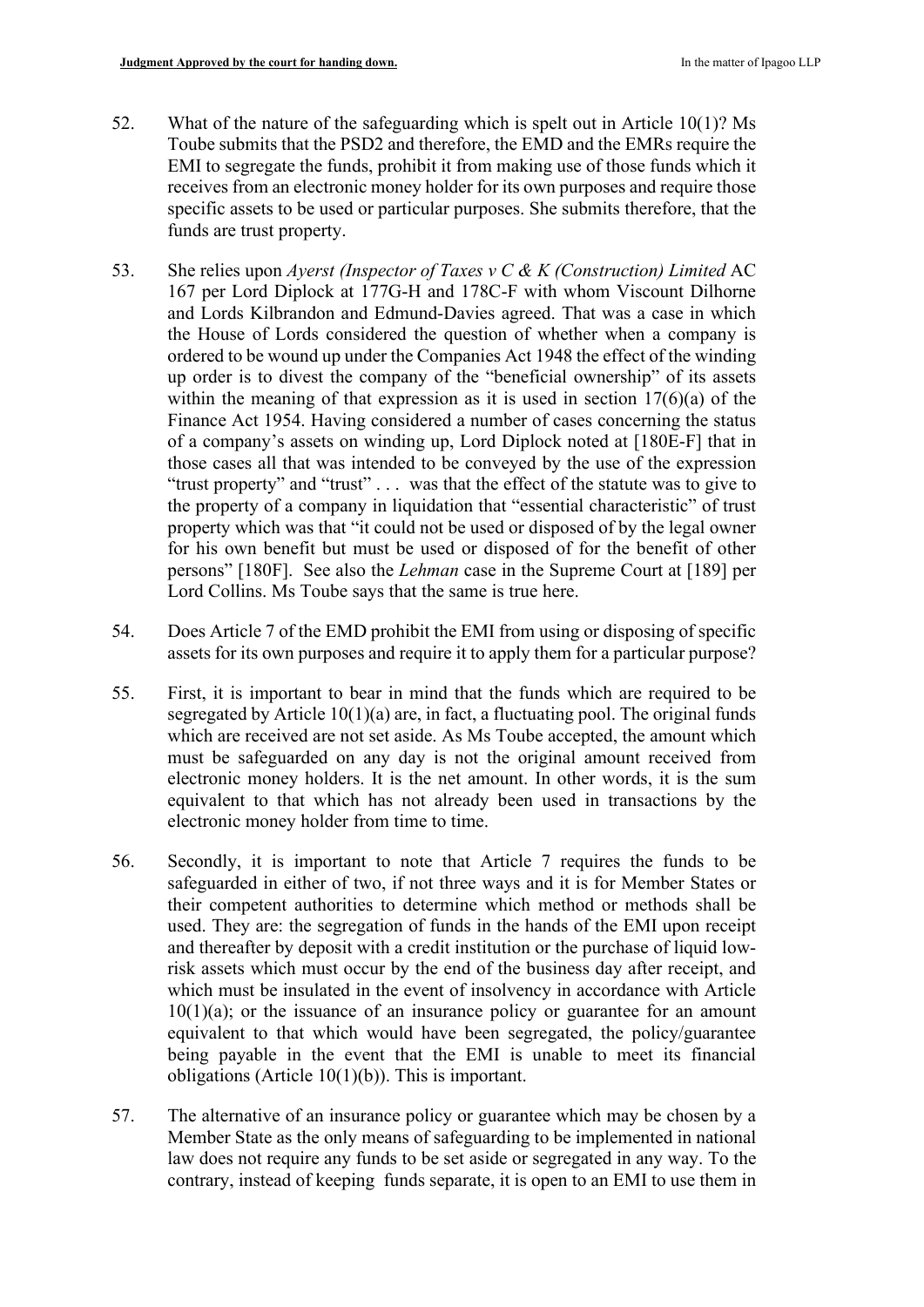its business as it thinks fit as long as there is an insurance policy or guarantee in place, for an amount "equivalent" to the amount which would have been segregated. The funds do not even have to be used to meet the premiums on the policy or cost of the guarantee. They are merely "covered by an insurance policy or some other comparable guarantee . . ." The EMI, therefore, is not precluded from making use of the funds for its own purposes in all circumstances. This is contrary to the characteristics of trust property described by Lord Diplock.

- 58. Furthermore, if Article 10(1)(b) is interpreted in accordance with the principles of EU law, it contains no indication that the electronic money holder has any proprietary right to the insurance policy/guarantee or its proceeds. To the contrary, it states that the funds shall be "covered" by an insurance policy/guarantee which shall be for an amount "equivalent" to that which would have been segregated. Ms Toube says that the answer to this is that, nevertheless, in order to satisfy the purposes of the EMD the policy/guarantee and its proceeds are required to be held on trust. In my judgment, that assumes what it seeks to prove.
- 59. In relation to the need to impose a trust of both the segregated funds and the insurance policy, Ms Toube referred us to the *Lehman* case in general and to a passage in the judgement of Lord Neuberger MR in the Court of Appeal, in particular. That was a case in which client money was provided to an investment firm subject to the requirements of Directive 2004/39/EC on Markets in Financial Instruments. Article 13(8) provided that an investment firm when holding funds "belonging to clients" must "make adequate arrangements to safeguard the clients' rights and . . . prevent the use of client funds for its own account". In addition, Article l6(1) of the (then) Directive 2006/1731/EC, implementing MiFID ("MiFID-I") required client money to be segregated and separately identifiable from the investment firm's own money and Article l6(2) provided that:

"If, for reasons of the applicable law, including in particular the law relating to property or insolvency, the arrangements made by investment firms...to safeguard clients' rights are not sufficient to satisfy the requirements of Article... 13(8) of [MiFID], Member States shall prescribe the measures that investment firms must take in order to comply with those obligations."

60. In England, the MiFID and MiFID-I obligations concerning client money were given effect, in part, by the (then) section 139(1) of the Financial Services and Markets Act 2000, ("FSMA") which authorised the (then) Financial Services Authority ("FSA") to implement rules imposing a trust in relation to client money. It was not in dispute that the funds were subject to a statutory trust imposed by CASS 7, made under section 139 of FSMA. The questions with which Briggs J (as he then was), the Court of Appeal and ultimately, the Supreme Court were concerned were when exactly the investment firm became a trustee of client money for its clients and the manner in which those funds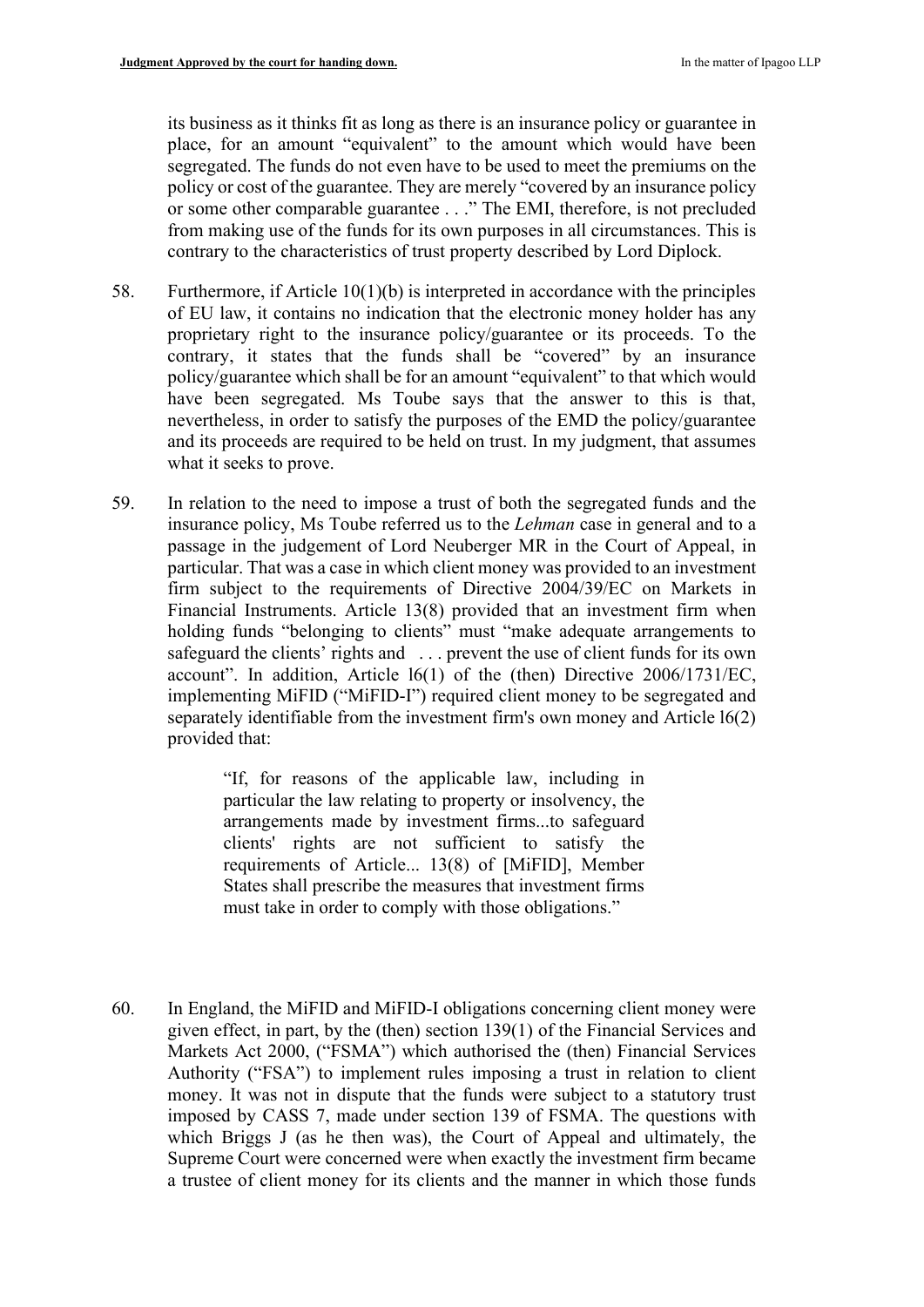were to be distributed on the administration of the investment firm. See Arden LJ at [1].

61. The Court of Appeal held that, given the imperative to provide full effect in English law to MiFID requirements, a trust must have arisen as soon as client money was received by the firm, and not merely once the firm complied with the segregation duty. Lord Neuberger MR (with whom Arden LJ and Sir Mark Waller agreed) observed at [196] – [199] that:

> "196. Secondly, it is argued that the creation of a trust before segregation would represent an improvement on the protection required to be afforded by MiFID, which would be ruled out by article 4(1) of the Implementing Directive, which states that a member state "may retain or impose requirements additional to those in this Directive only in [specified] exceptional cases".'

> 197. In my view, that is not a good point. It is true that article 16(1)(e) of the Implementing Directive requires client money to be held in accounts separate from those containing the firm's money and says nothing about trusts. However, article 16(2) states that if compliance with article 16(1) would not be "sufficient to satisfy the requirements of article 13(7) and (8) of [MiFID], member states shall prescribe the measures that . . . firms must take in order to comply with those obligations". Article 13(7) of MiFID requires member states to make "adequate arrangements so as to safeguard clients' ownership rights, especially in the event of the . . . firm's insolvency, and to prevent the use of a client's instruments on own account". It is also relevant on the issue of timing to mention that article 18(1) of the Implementing Directive requires funds received from clients to be "promptly" placed into an appropriate account.'

> 198. Until client money is segregated, it therefore seems to me to be positively in accordance with the two Directives to provide that it is subject to the statutory trust, as Briggs J said: see [2009] EWHC 3228 (Ch) at [148]. Indeed, segregation of client money on its own does not protect it in English law in the event of a firm's insolvency, as Professor Gower pointed out in his Review of Investor Protection, Report: Part 1 (1984) (Cmnd 9125), so the imposition of a trust is appropriate in any event. Accordingly, without the imposition of a trust the segregation required by article 16(1) of the Implementing Directive would not achieve the protection required by article 13(7) and (8) of MiFID; so the imposition of a trust seems to me to be positively required by article 16(2) of the Implementing Directive.'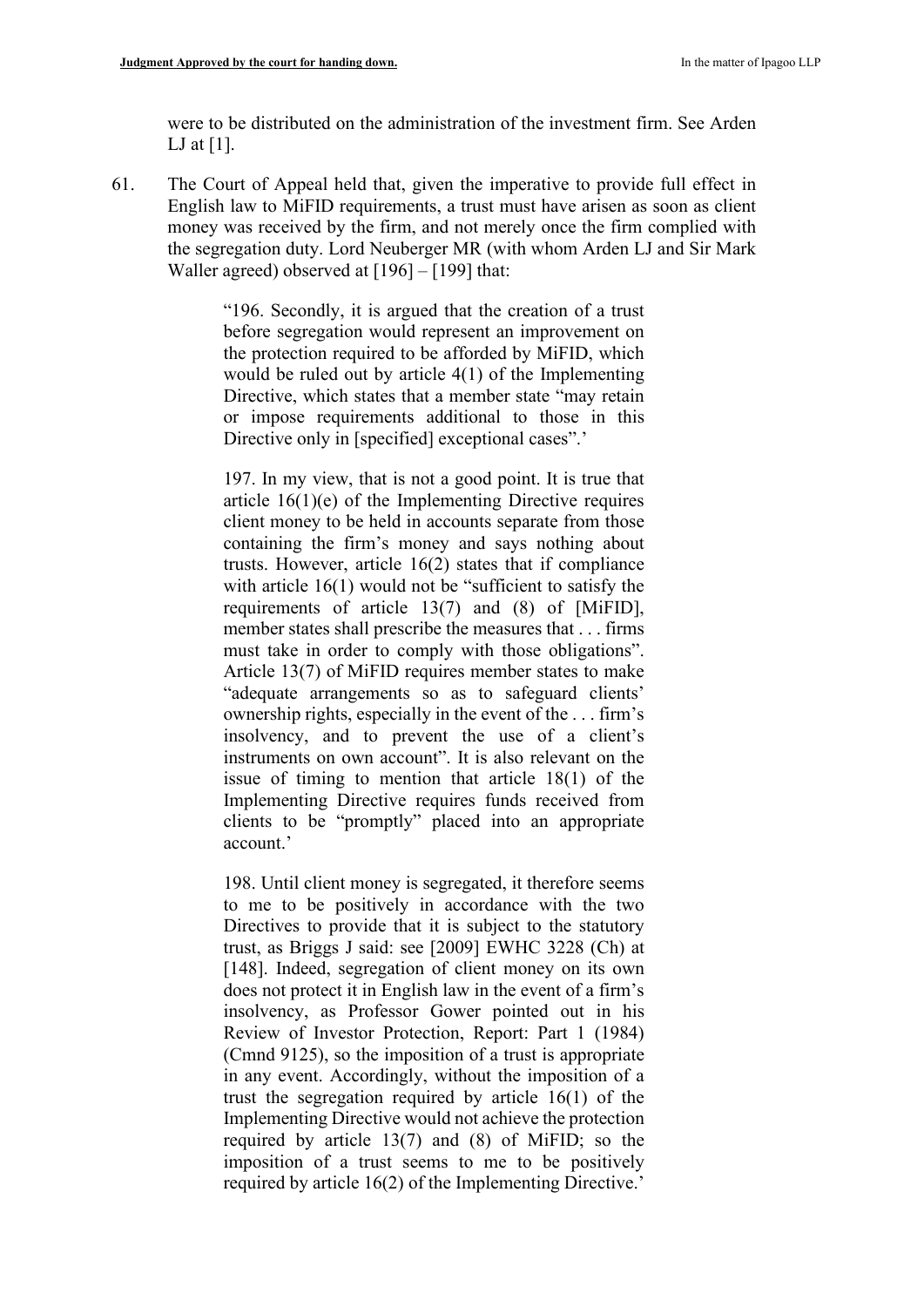199. It is true that the Directives nowhere refer to the creation of a trust, but that seems to me to be irrelevant. The Directives are intended to apply across the European Union to all member states, and the concept of a trust is not familiar even in Scotland, let alone in other civil law jurisdictions. Indeed, the different legal systems explain why [MiFID-I] includes article 16(2). Quite apart from this,...the prohibition on a firm using client money for its own purposes is enough to create a trust in English law, so article 13(8) of MiFID, rather like M. Jourdain speaking prose without realising it, appears to ensure the creation of a trust without appreciating it."

- 62. It seems to me that this case is substantially different. The regulations pursuant to MiFiD contained the imposition of an express trust. As Lord Collins described it in the Supreme Court, the starting point was the wording in CASS7.7.2R which expressly provides that "a firm receives and holds client money as trustee . . . . " [190]. The question was when that trust relationship arose. Furthermore, Lord Neuberger's obiter dicta arose in the context of the argument that the imposition of a trust would improve the protection required under MiFID and in the light of the requirements of articles 13 and 16 of MiFID. They contained express reference, amongst other things, to "client ownership rights", the obligation to make adequate arrangements to safeguard clients' ownership rights, especially on insolvency (article 13(7) and the need to prescribe measures in order to comply with article 13(7) and (8). It seems to me, therefore, that Lord Neuberger MR's obiter dicta at [199] must be viewed in the context in which they arose. I do not dissent from the proposition that a trust may arise without being expressly referred to. It depends, however, on the content and purpose of the articles in question.
- 63. Returning to the EMD, it is important to read and interpret Article  $10(1)$  as a whole and in context of Article 7. The funds which are referred to in both articles are those which have been received. Article 10(1)(a) provides that they must not be commingled at any time other than with the funds of other electronic money holders "on whose behalf the funds are held" and, to the extent not spent by the end of the following business day after receipt, shall be deposited in a separate account or invested in secure, liquid low-risk assets. Article 10(1)(a) goes on, however, to provide that : ". . . **they** shall be **insulated in accordance with national law** in the interest of the payment service users **against the claims of other creditors** of the payment institution, in particular **in the event of insolvency**" (emphasis added).
- 64. Mr Watson on behalf of the Administrators says that regulation 24 of the EMRs provides that insulation. Ms Toube on the other hand submits that the insulation required can only properly be effected by means of a statutory trust in English law. She also submits that although regulation 24 could have amended the priorities under the Insolvency Act 1986, it did not do so.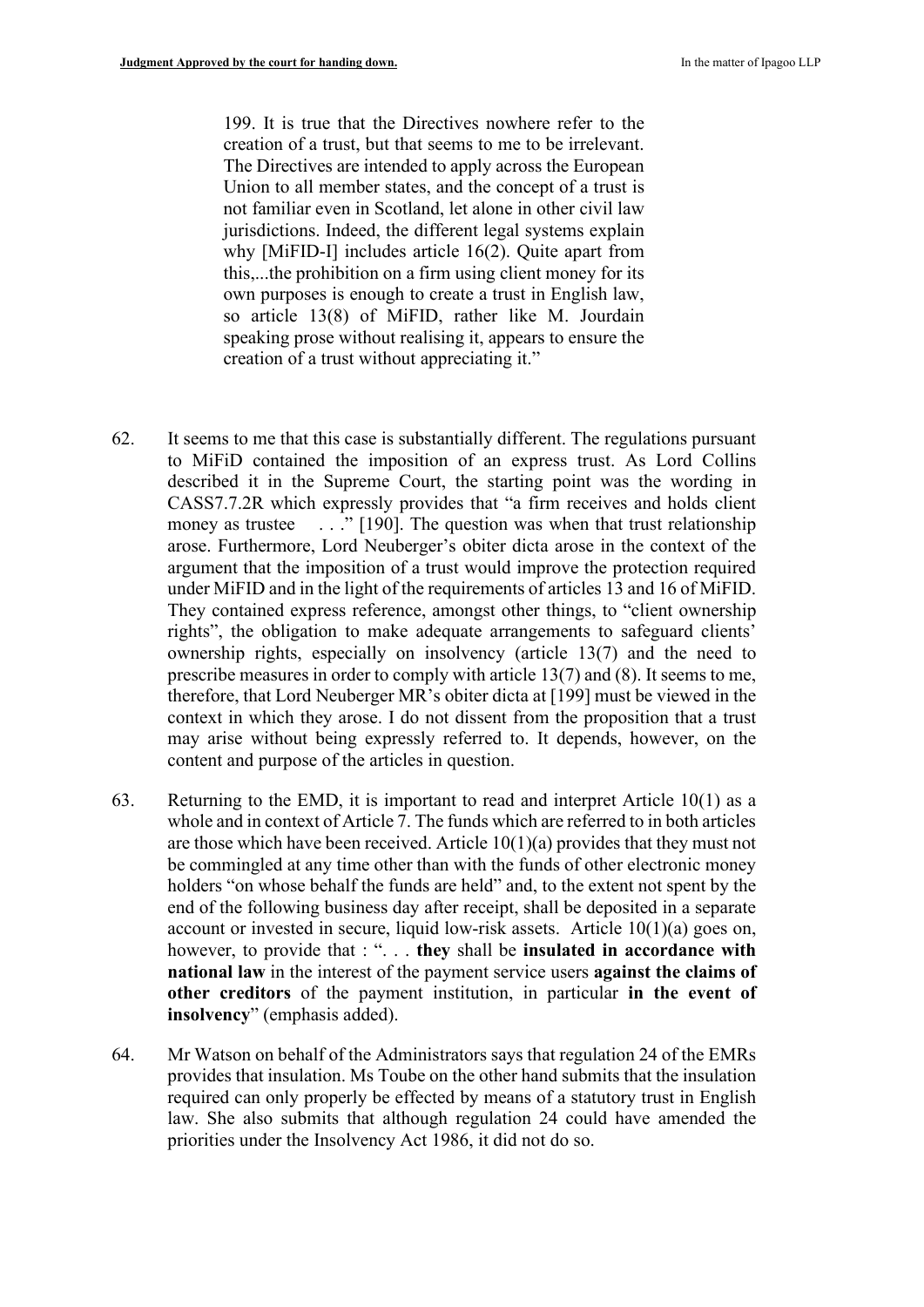- 65. In my judgment, if Article  $10(1)(a)$  is read as a whole, it is clear that is mandated is that "they" shall be insulated against the claims of other creditors in the event of insolvency. The protection or insulation afforded is as against the creditors of the EMI. It does not address the position of electronic money holders or the funds which they have paid over to the EMI in all circumstances or for all purposes. Article 10(1)(a) requires, therefore, that a Member State ensure that the funds are insulated in national law against the claims of the persons mentioned, in the circumstances referred to and no more.
- 66. It seems to me to be clear, therefore, that the purpose of Article 10(1) when read in the context of Article 7 is not to create more extensive rights than those specifically identified, namely rights superior to other creditors in an insolvency. There is nothing in Article 7 to suggest that the insulation must be in respect of everyone, including third parties. Article 7 does not require the funds to be insulated against the world in all circumstances. A trust would apply in circumstances other than insolvency and would have wider ramifications. Furthermore, it would create rights and remedies against third parties other than the creditors of the EMI.
- 67. In addition, in my judgment, the existence of the alternatives in Article  $10(1)(a)$ and (b) is contrary to Ms Toube's submissions to the effect that funds received from electronic money holders are held to their order or, to put the matter another way, that they retain the equitable interest in the funds. Had Article 10 required solely that the relevant funds be kept separate and be held on behalf of the electronic money holder to his order or for a particular purpose, there may have been a strong argument in favour of the need for the imposition of a trust in order to fulfil the purposes of the EMD. That is not the case. If there were a block policy or guarantee with a sufficient limit in place at the moment of receipt, an obligation to segregate would never arise at all: the EMI would be free to use the received funds as it pleased.
- 68. It also seems to me that Article 11 of the EMD is consistent with such an analysis. Paragraph 2 provides that upon request, the electronic money holder must be able to redeem at par value the "monetary value of the electronic money held" and that there may be contractual terms as to the conditions of redemption including any fees relating to it. Such provisions are entirely contrary to the continued existence of an equitable interest in the funds. The fact that paragraphs 3 and 4 contemplate the imposition of a fee in respect of redemption in certain circumstances is also contrary to an electronic money holder retaining a proprietary interest in those funds. Furthermore, the reference to a right exercisable up to one year after the contract has terminated (paragraph 6) is also contrary to an analysis under which the electronic money holder retains an interest in funds held for the holder's purposes.
- 69. In my judgment, the existence of the alternatives and the nature of the alternative in Article 10(1)(b), together with the natural and ordinary meaning of Article 10(1)(a) when read as a whole and interpreted in accordance with EU law, are inimical to the need for the imposition of a trust in order to satisfy the purposes of the EMD. It is clear, therefore, that it is not necessary to impose a statutory trust in order to fulfil the purposes of the EMD and Article 10(1) of the PSD2. Article 10 and therefore, Article 7 is concerned solely with protection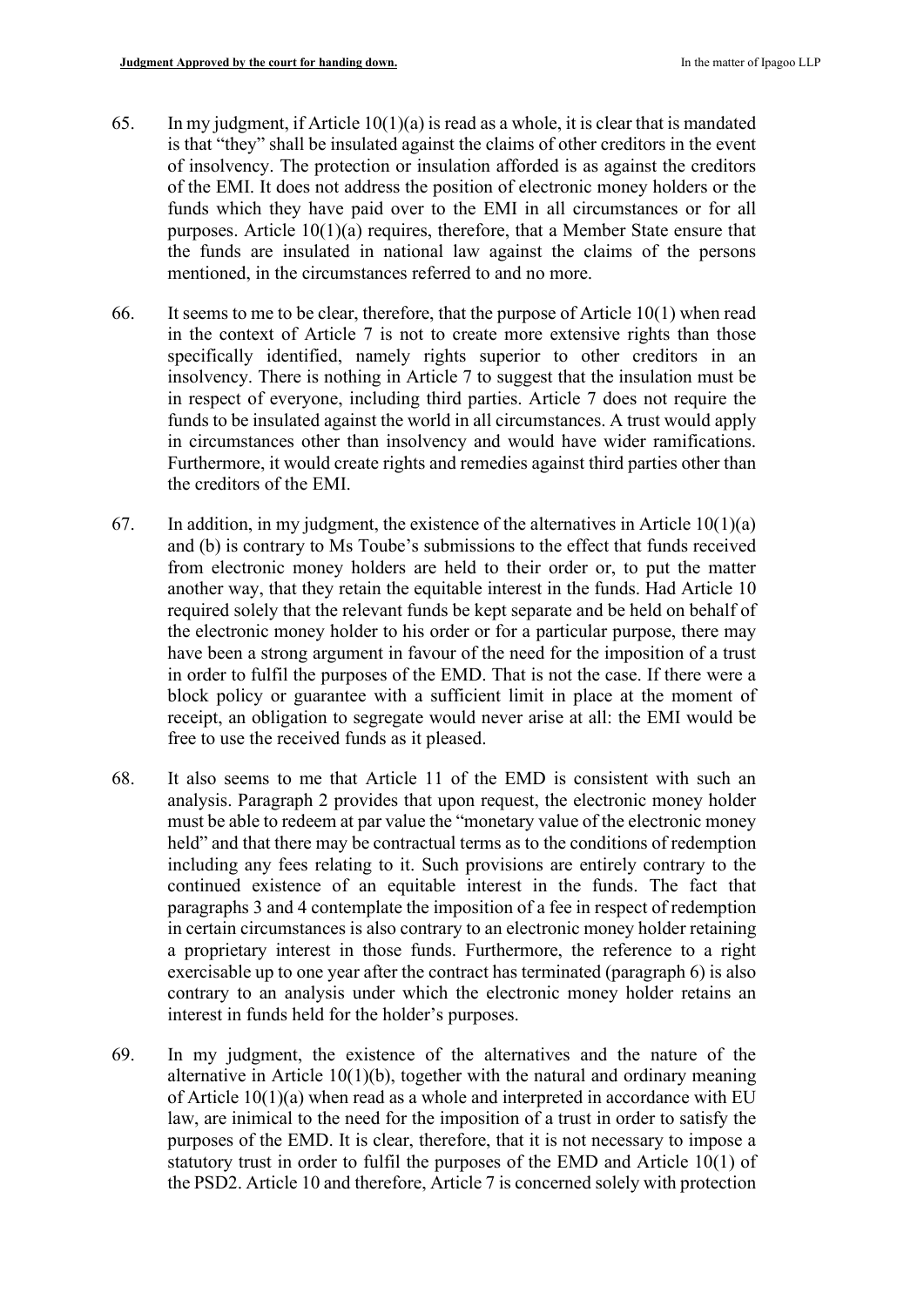in the case of insolvency and against the other creditors of the EMI and not the world in general and does not require the EMI to hold the electronic money holder's funds to fulfil a particular purpose.

- 70. I come to this conclusion despite Ms Toube's submissions in relation to the extent of the funds which are the subject of the safeguarding provisions. In summary, she submits that one must interpret Article 7 of the EMD, incorporating Article 10 of the PSD2, in a way which provides protection not only in relation to funds which may have been segregated pursuant to Article  $10(1)(a)$  or which may be covered by an insurance policy under Article  $10(1)(b)$ but also in respect of funds which have not been protected in either way. She says if this were not the case, the safeguarding provisions would provide no real protection at all. This, she says, is another reason why it is necessary to impose a trust in order to fulfil the purposes of the Directives.
- 71. In this regard, she drew our attention to the difference in approach between Briggs J (as he then was) and Arden LJ in the *Lehman* case. At [62], Arden LJ set out a passage from the judgment at first instance to the effect that nowhere in the directives with which the judge was concerned was there an obligation to provide legal protection to clients' securities, funds or their rights in the event of non-compliance by firms. Arden LJ took issue with the suggestion that the MiFID Directives and CASS 7 proceeded on the assumption that there would be full compliance. She pointed out that the MiFID Directives were concerned with safeguarding client assets and that concern assumes that there is a risk that they will be lost and that in the real world it could not be assumed that the risk of loss would be entirely eliminated by imposing the organisational requirements in the MiFID Directives. She also pointed to indicators in the MiFID Directives and CASS 7 which reveal a concern about non-compliance and in CASS 7 express contemplation of that position. She concluded, therefore, at [63] that she did not consider that in general it was appropriate to interpret CASS 7 on the basis that the drafter assumed compliance.
- 72. This point was addressed by Lord Walker (who was in the minority) and Lord Dyson (who was in the majority) in the Supreme Court. At [48] Lord Walker disagreed with Arden LJ and stated that the MiFID Directives and CASS 7 assume compliance and do not address non-compliance at all. Lord Dyson noted at [148] as follows:

"Lord Walker is of the view that, in construing CASS 7, we have to look at its essential scheme and structure. Beyond that, he says, a purposive approach gives little assistance, since it is plain that neither the directives nor CASS 7 contemplate non-compliance with regulatory requirements (see [48] and [81], above). But even if the premise that the directives did not contemplate noncompliance with regulatory requirements is correct, it does not follow that rules introduced by member states to give effect to the directives should not be construed in the manner which best fulfils the overriding purpose of the directives to provide a high degree of protection to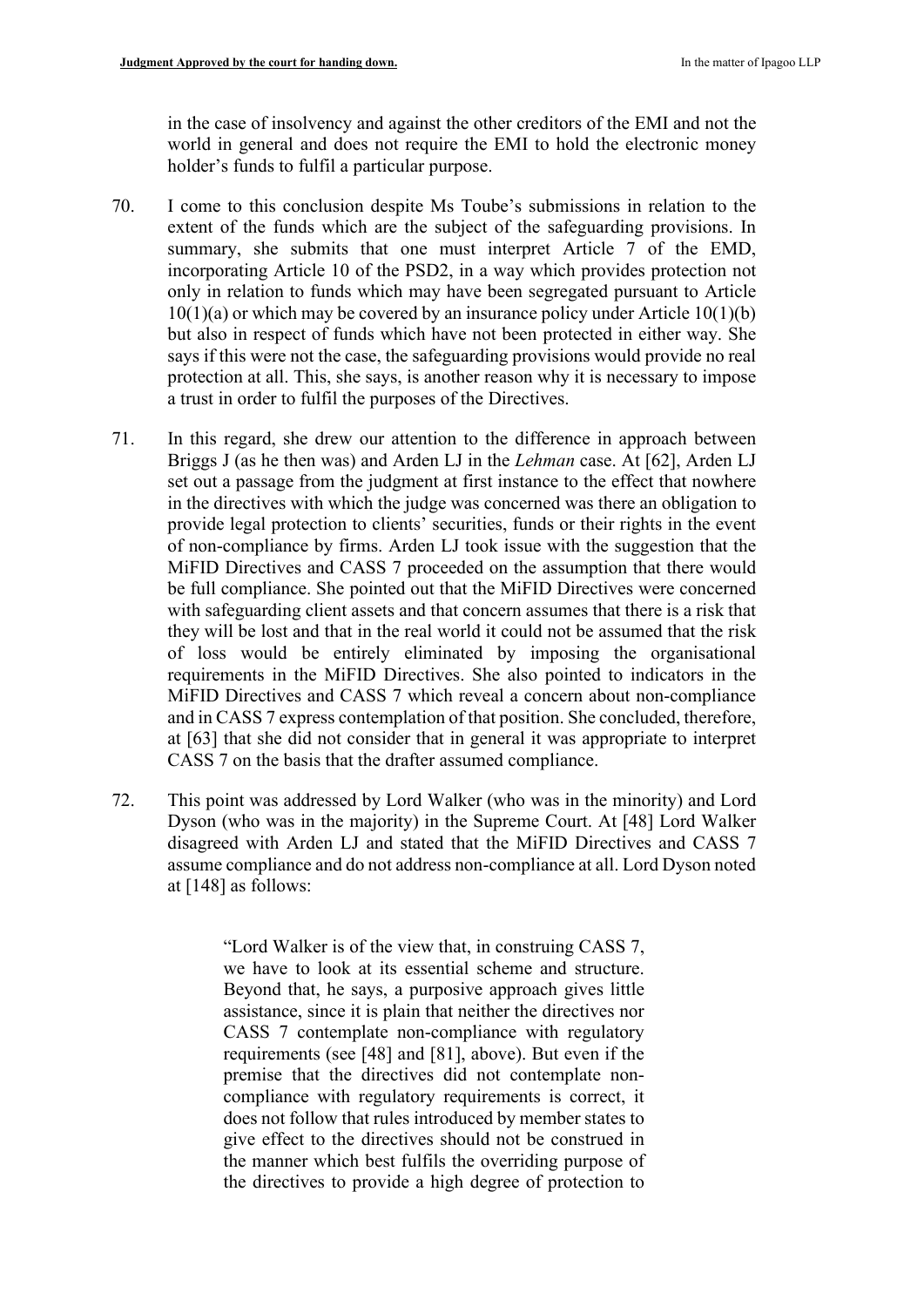money entrusted by clients to investment firms. If there are two possible interpretations of CASS 7, it seems to me to be axiomatic that the interpretation which more closely meets the purpose of the directives should be adopted. I do not see how this can be affected by whether the directives did or did not contemplate non-compliance with the regulatory requirements.'

- 73. Ms Toube's submission is, she says, relevant in two ways. First, one should not assume that the safeguarding measures in Article 10 will be adhered to and protection should, nevertheless, be provided for funds which have not been segregated; and secondly, once one accepts that to be the case, the purpose of the Directives can only be fulfilled by the imposition of a trust.
- 74. It seems to me that the difference in approach between Briggs J and Arden LJ matters little in our case. It turned on a difference of opinion about the wording of the MiFID Directives and CASS 7, with Arden LJ's approach doubted in the Supreme Court. As Lord Dyson pointed out, the correct approach requires one to concentrate upon the purpose of the directives in question and the proper interpretation of the relevant regulations. What is the purpose of the Directives and the proper interpretation of the EMRs? Are they to be construed to mean that if funds have not been dealt with properly under the safeguarding options, they are, nevertheless, protected on the insolvency of the EMI and if so, by what means?
- 75. The purpose of Article 7 (incorporating Article 10) is to be ascertained from the natural and ordinary meaning of the words used in context and in the light of the EMD as a whole, interpreted in accordance with the principles of EU law. The EMI is required to safeguard the funds received from electronic money holders in exchange for electronic money. The same wording was contained in Article 9 of PSD1. Article 10 of PSD2 refers to the requirement to "safeguard all funds". Although there may be a nice argument about the status of funds before electronic money is issued in exchange for them, it seems to me that if one reads Article 7 together with Articles 9 and 10 the position is clear. The safeguarding requirements should be interpreted to cover all funds received.
- 76. The protection to be provided is the insulation on an insolvency described in Article 10(1)(a). It provides expressly for the need to insulate the interests of electronic money holders against the claims of other creditors of the EMI on its insolvency in accordance with national law. Accordingly, it contemplates a change in priorities on insolvency if necessary.
- 77. The fact that Article 7 addresses the position in relation to funds received, does not alter the nature of the insulation which Article 10 requires. As I have already mentioned, it seems to me that the protection which would be afforded were the funds to be the subject of a trust, would exceed that which is contemplated in Article 10(1)(a). That must be the same in relation to any funds which were not dealt with in compliance with Article 10(1)(a) or (b). Although non-compliance will, no doubt, create practical complications on an insolvency, that cannot be a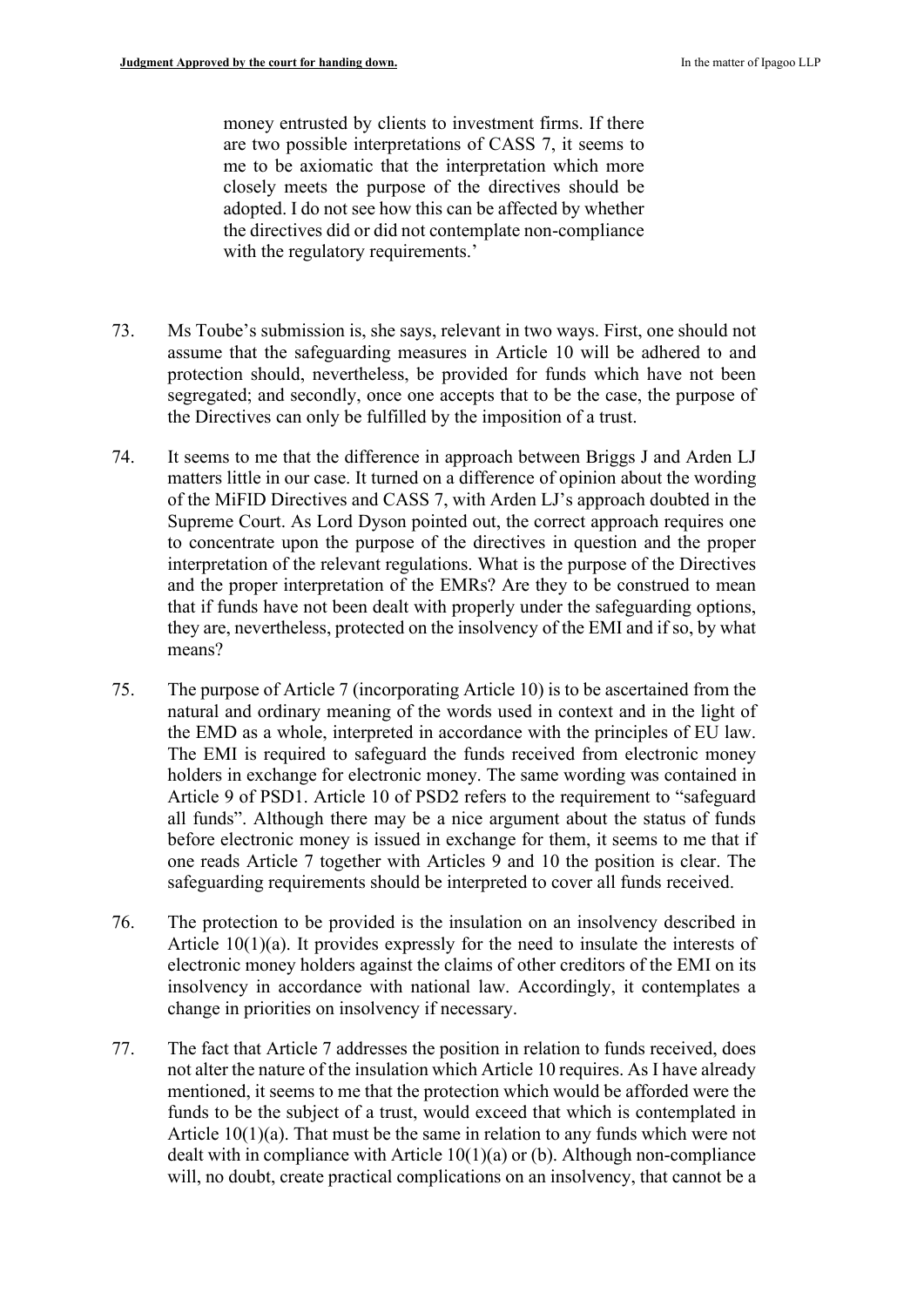reason to extend the natural meaning of the express form of insulation set out in Article 10(1)(a) and impose a trust.

## **How should the EMRs be interpreted in the light of the interpretation and purpose of the EMD?**

- 78. The EMRs must be interpreted in accordance with domestic law principles in the light of the meaning of the Directives in order to achieve conformity with the provisions and principles of the EMD. I have already concluded that the purposes of the EMD do not require the imposition of a statutory trust. The question is, therefore, whether the EMRs do so nevertheless and whether they otherwise implement the EMD. If they do not, it will be necessary to adopt the approach endorsed by Lord Dyson in the *Lehman* case at [131].
- 79. It seems to me that the EMRs, properly construed in the light of the EMD and PSD2, do not impose a statutory trust in relation to funds received from electronic money holders. There are numerous indicators to that effect. As Mr Watson on behalf the Administrators points out, the definition of "electronic money" in regulation 2(1) of the EMRs does not fit naturally with the imposition of a statutory trust in relation to the relevant funds. It refers to the "electronically . . . stored monetary value as represented by a claim on the electronic money issuer . . . ". Although the use of "a claim" is not definitive, it seems to me that the definition would have been framed differently were it intended that the electronic money holder should retain an equitable interest in the funds delivered to the EMI. A "claim on the electronic money issuer" is more apt to describe contractual rights. However, I do not place a great deal of weight on the definition.
- 80. There are a number of substantive provisions which also point away from the creation of a statutory trust. For example, just as in Article 11 of the EMD, under regulation 39, at the request of the electronic money holder, the EMI must redeem the electronic money at par value. There is no requirement that the electronic money holder must be paid out of the "relevant funds" or that the holder is entitled to any increment on the funds whilst they have been held by the EMI, as would be the case were they trust funds or that the holder is entitled to the traceable proceeds of the relevant funds. Furthermore, it is clear from regulations 40 and 41 that fees may be charged upon redemption and regulations 42 and 43 place time limits on the right of redemption. After six years the right to redemption is lost altogether.
- 81. The same is true of regulation 20(3). It provides that "Where the precise portion of funds provided by a customer which are attributable to the payment transaction is variable or unknown, the relevant funds are such amount as may be reasonably estimated . . . to be representative of the portion attributable to the execution of the payment transaction". Estimation and a representative portion are contrary to a proprietary interest in the funds themselves.
- 82. Regulation 72 provides another indicator. Were funds held on trust, it seems to me that regulation 72 would have been drafted differently. It would have made clear that the loss to which it refers was in excess of what might otherwise be recovered in breach of trust. Furthermore, it would make clear that the defences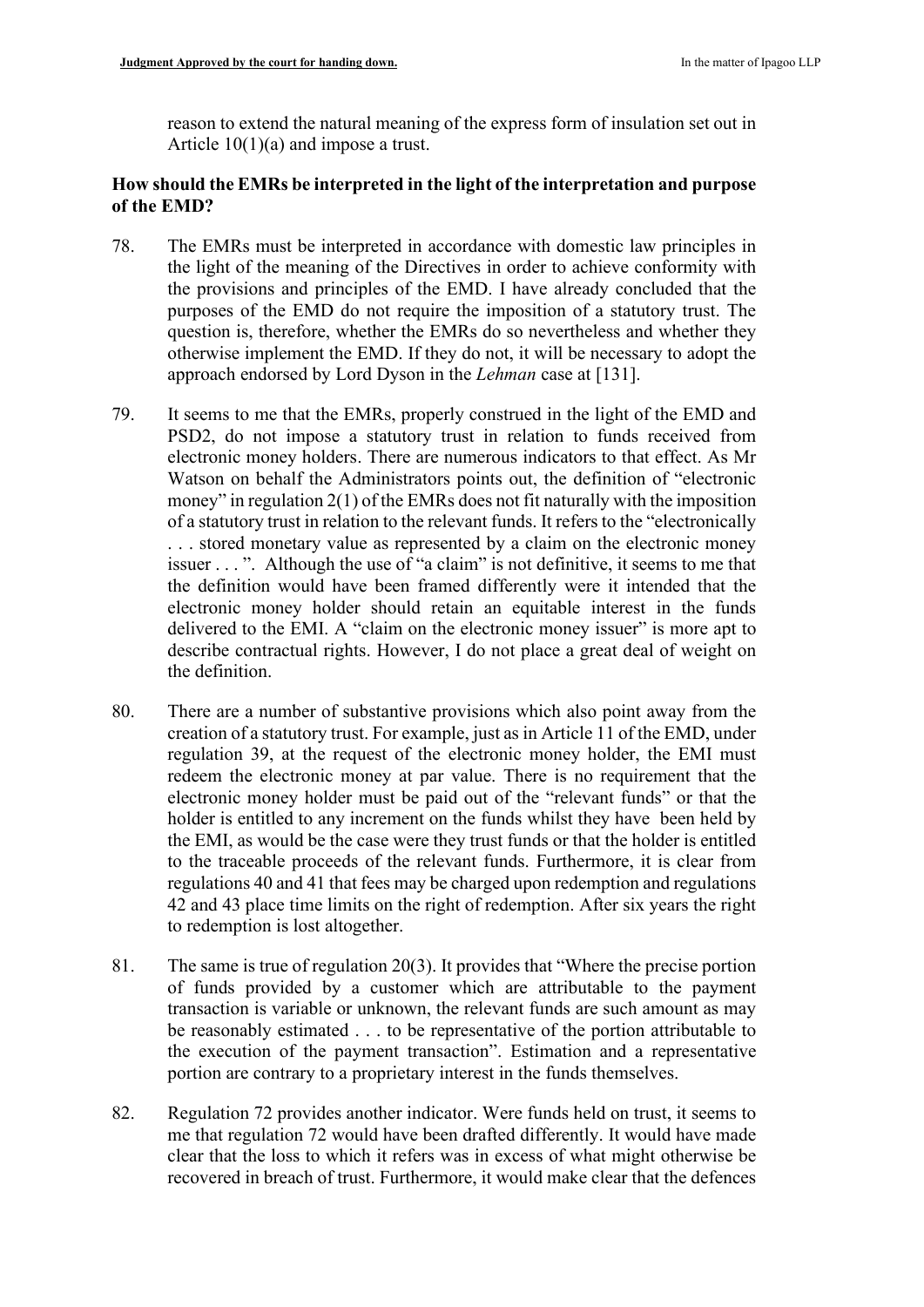applying to a breach of statutory duty to which it refers, relate solely to the recovery of the excess or are otherwise in addition to the provisions of section 61 Trustee Act 1925 which provides a defence to a trustee.

- 83. The structure of the safeguarding regime is also contrary to the existence of a statutory trust. Regulation 20(1) provides that EMIs must safeguard funds received "in exchange for" electronic money that has been issued" in accordance with the one of the three alternatives set out in regulations 21 and 22. They mirror Article 10(1)(a) and (b) of PSD2. They are: (i) placing the funds in a separate account that the EMI holds with an authorised credit institution (regulation  $21(2)(a)$ ); (ii) investing the relevant funds in secure, liquid, low-risk assets and placing those assets in a separate account with an authorised custodian (regulation  $21(2)(b)$ ); or (iii) ensuring that the funds are covered by an appropriate guarantee or insurance policy payable in the event of insolvency (regulation 22).
- 84. The analysis of these provisions is identical to that of Article  $10(1)(a)$  and (b) of the PSD2 to which I have already referred. The first alternative is not necessarily inconsistent with the existence of a trust. However, mere segregation is insufficient to create a trust (the *Lehman* case per Lord Collins at [186] supra). Furthermore, regulation  $21(4)$  provides that no person other than the EMI may have an interest or right over the relevant funds or the liquid lowrisk assets placed in the account referred to in regulation 21(2), "except as provided by this regulation". Contrary to Ms Toube's submission, there is nothing in the regulation which can be construed to mean that "except as provided by this regulation" is a reference to an equitable right in the electronic money holder to the funds or low risk assets.
- 85. I agree with the judge that the first and second alternatives are clearly contrary to the existence of a statutory trust. If the electronic money holders were intended to retain a proprietary interest in the funds consistent with a statutory trust, they would be entitled to interest on the deposits or any increase in value of the investments, whereas the EMRs do not so provide, nor could they, in relation to interest at least, in the light of the EMD.
- 86. The third alternative is perhaps the most inconsistent with the existence of a statutory trust. One might ask to what does the trust relate? Ms Toube submits that it is the insurance policy or guarantee which becomes subject to the trust. I have already considered that submission in relation to Article 10 of the PSD2. In any event, in the context of the EMRs, such an interpretation is also inconsistent with the terms of regulation 22(2) which is in similar to terms to regulation 21(4). There is nothing in regulation 22 which can be construed to mean that the electronic money holder obtains an equitable right to the policy/guarantee or its proceeds.
- 87. It also seems to me that the creation of a statutory trust would be inconsistent with the terms of regulation 24 which takes effect if there is an insolvency event. It would also render the regulation all but purposeless.
- 88. What then of the second ground of appeal? Was the judge wrong to interpret the definition of "asset pool" in regulation 24 of the EMRs to include a sum equal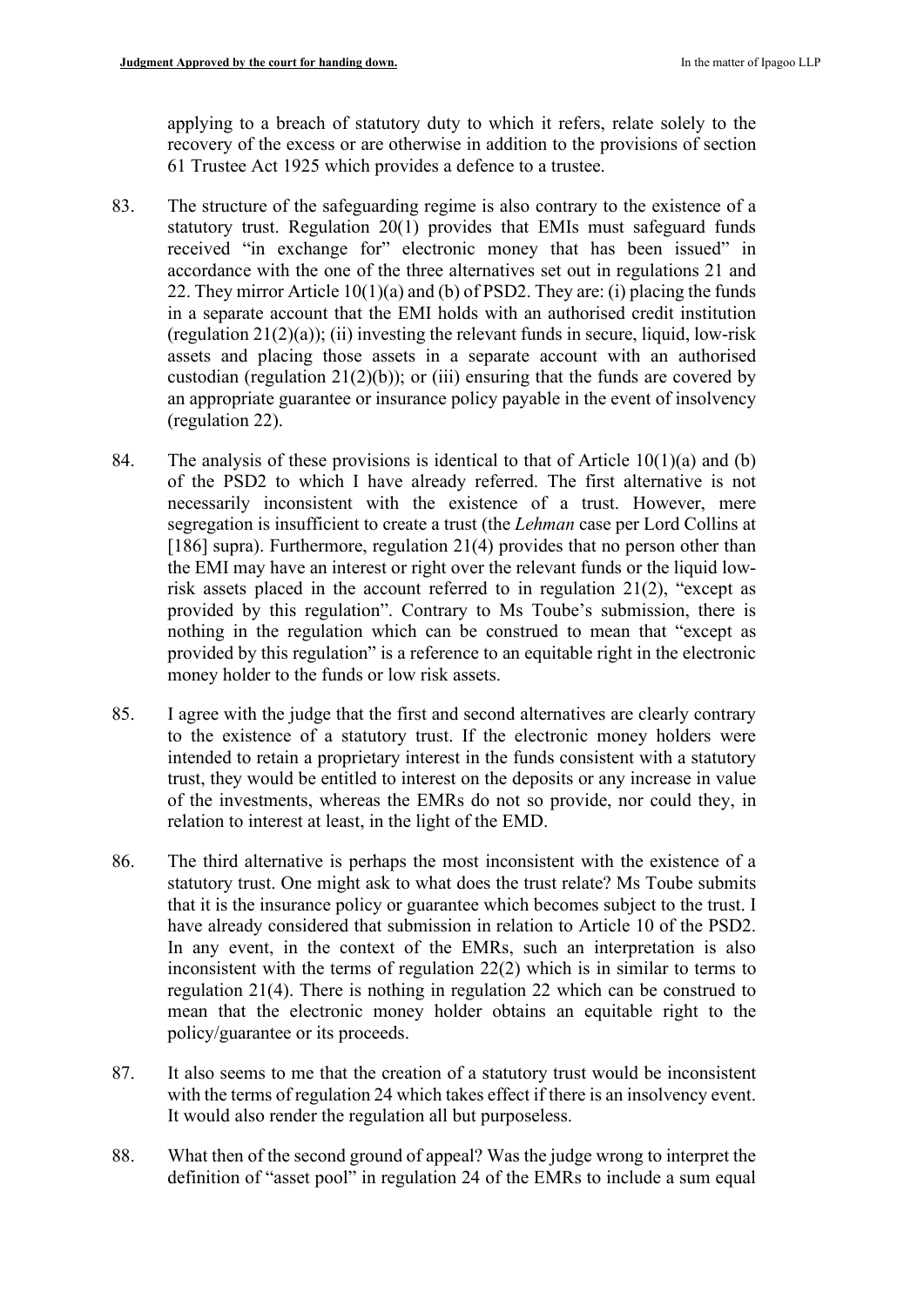to all relevant funds which ought to have been but may not have been safeguarded under Option 1 or Option 2 set out in regulations 21 and 22 respectively?

- 89. Both Ms Toube and Mr Watson submitted that the definition of "asset pool" in regulation 24 of the EMRs should not be construed or re-written to include funds which had been received but had not been safeguarded because of the effect which this would have on other creditors, including secured creditors. They also emphasised the difficulties which it might cause in relation to the fees which an insolvency practitioner may charge in order to realise assets in the insolvent estate and drew attention to the limited extent of the priority granted by regulation 24(2).
- 90. I have already decided, however, that: the EMD does not require the imposition of a statutory trust (see above, [69]); and the EMRs do not impose such a trust (see above, [79]); but that the EMD requires all funds received by EMIs from electronic money holders to be safeguarded (see above, [75]), not merely those which have been safeguarded in accordance with Article 10 of the PSD2. It follows, therefore, that in order to fulfil the requirements of the EMD and in order to interpret the EMRs in conformity with the Directives, "asset pool" in regulation 24 must be given a wider meaning than merely such funds as have been so safeguarded. As the judge stated at [54] of his judgment, "asset pool" must also include a sum equal to such relevant funds which ought to have been but have not been safeguarded in accordance with regulations 21 and 22.
- 91. As I have already mentioned, Ms Toube emphasised the difficulties which she says would be caused by such an interpretation including the detrimental effect that such an interpretation would have on other creditors on an insolvency. It seems to me that that so-called detrimental effect is no more than the inevitable consequence of a provision which seeks to insulate and protect the claims of electronic money holders in relation to the equivalent of all relevant funds. Once that it is accepted, the perceived detrimental effect melts away.
- 92. I should add that given the proper interpretation of "asset pool" includes relevant funds which have not been properly safeguarded, in order to achieve conformity with the purposes of the EMD, in my judgment, it is also necessary, as a consequence, to interpret "costs of distributing the asset pool" in regulation 24(2) so as to include the costs of making good the asset pool in circumstances where relevant funds, or some of them, have not been safeguarded. These are administrative costs associated with the asset pool itself. Such an interpretation falls within the breadth of the approach to interpretation approved by Lord Dyson in *Lehman* at [131].
- 93. Ms Toube also says that regulation 24 cannot affect the order of priorities on an insolvency because that would entail an amendment to the Insolvency Act 1986 (the "1986 Act") which the EMRs do not purport to effect. Accordingly, she submits that the regulation should not be construed to be any more than an administrative provision in support of a statutory trust of the relevant funds. I have already decided that a statutory trust does not arise. I also take a different view about the nature and status of the regulation.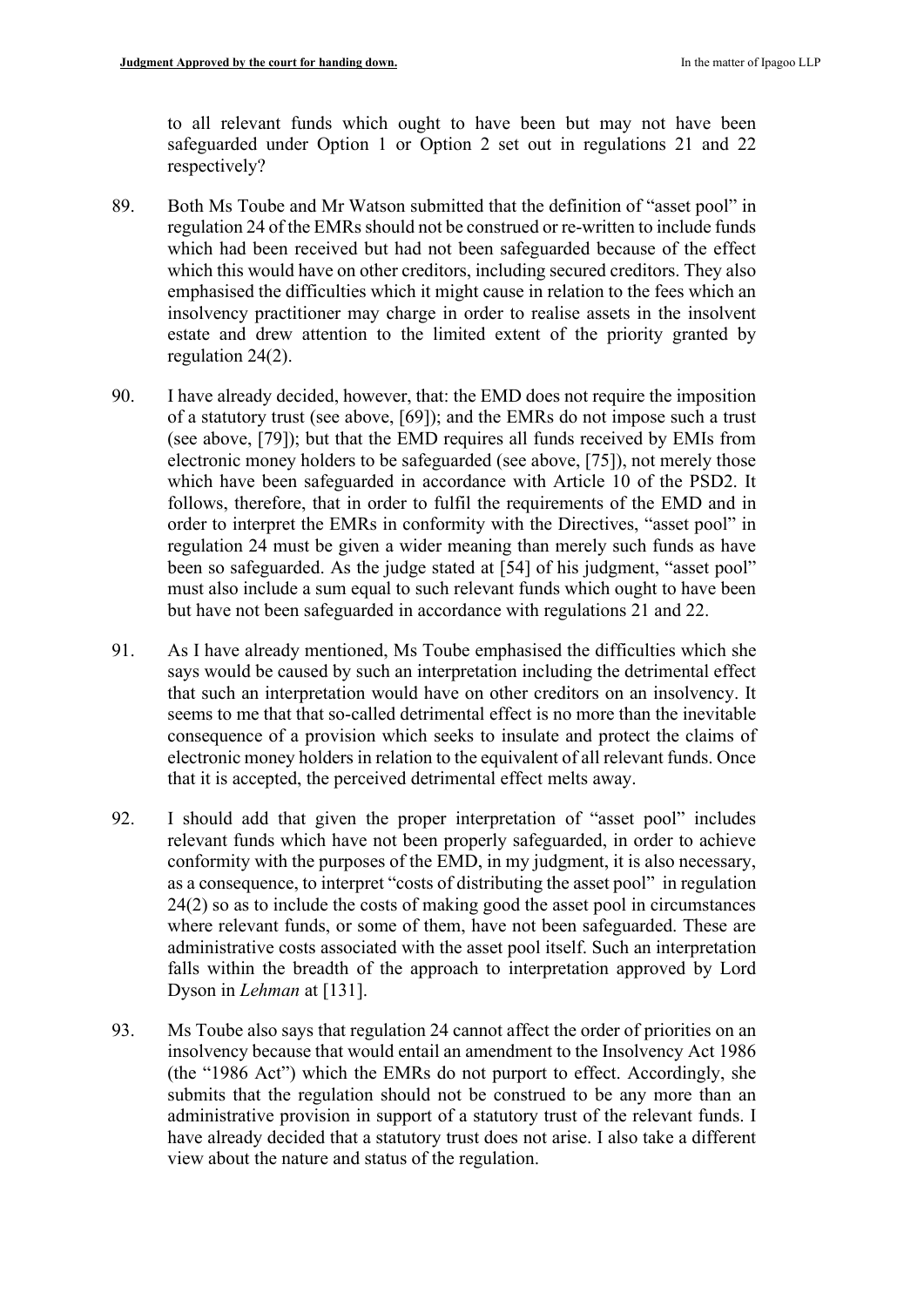- 94. As Mr Watson stated in the additional written submissions which we requested from the parties after the hearing, regulation 24 creates a bespoke statutory regime in relation to the asset pool. The electronic money holders are granted rights over that pool in priority to other creditors by virtue of the express wording of regulation 24(1)(a). Those rights might best be analysed as a secured interest over the asset pool once it isinterpreted in the light of the EMD. Further, in my judgment, that secured interest, like any other, applies before the waterfall under section 175 of the 1986 Act and stands outside it. There was no need to amend the 1986 Act, therefore, or for the EMRs to make express reference to it. The statutory regime under the 1986 Act applies after distribution has taken place under regulation 24.
- 95. It seems to me that regulation 24(2) is consistent with that analysis. It makes clear that the asset pool is intended to stand apart from the normal insolvency regime and should only bear the costs associated with distributing it (and as I have explained, if necessary, the costs of reconstituting it). The electronic money holders' claims are not to be subject to the priority of expenses of an insolvency proceeding.
- 96. I should add that I consider that the EMRs are, in any event, capable of amending or overriding the 1986 Act were that necessary,+ even though no reference is made to such an amendment. That is the effect of section 2 of the European Communities Act 1972 (the "ECA"). It provides, where relevant, as follows:

 $\epsilon$ 

. . .

(2) Subject to Schedule 2 to this Act, at any time after its passing Her Majesty may by Order in Council, and any designated Minister or department may by order, rules, regulations or scheme, make provision—

(a) for the purpose of implementing any EU obligation of the United Kingdom, or enabling any such obligation to be implemented, or of enabling any rights enjoyed or to be enjoyed by the United Kingdom under or by virtue of the Treaties to be exercised; or

(b) for the purpose of dealing with matters arising out of or related to any such obligation or rights or the coming into force, or the operation from time to time, of subsection (1) above;

and in the exercise of any statutory power or duty, including any power to give directions or to legislate by means of orders, rules, regulations or other subordinate instrument, the person entrusted with the power or duty may have regard to the objects of the EU and to any such obligation or rights as aforesaid.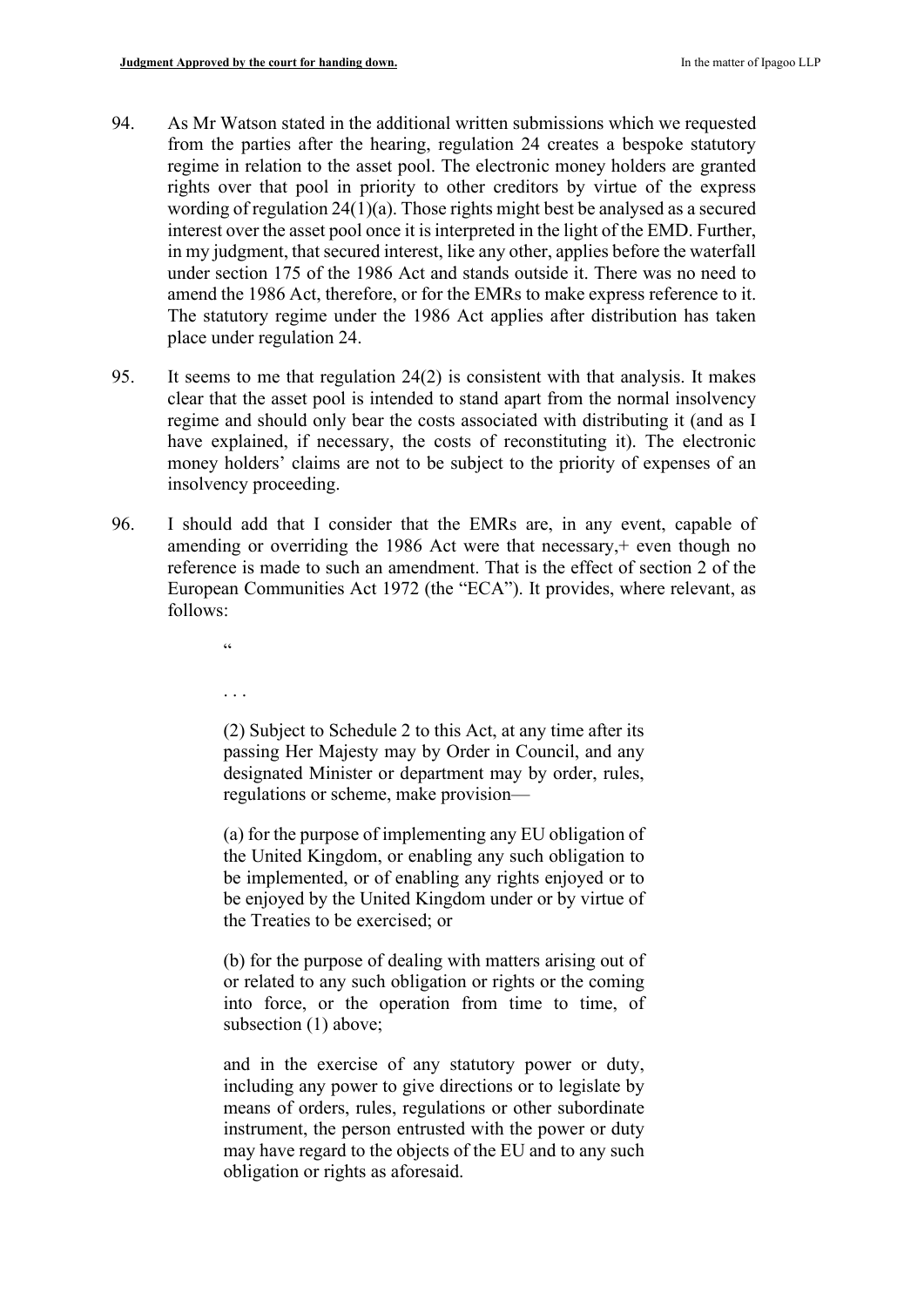In this subsection "designated Minister or department" means such Minister of the Crown or government department as may from time to time be designated by Order in Council in relation to any matter or for any purpose, but subject to such restrictions or conditions (if any) as may be specified by the Order in Council.

. . .

(4) The provision that may be made under subsection (2) above includes, subject to Schedule 2 to this Act, any such provision (of any such extent) as might be made by Act of Parliament, and any enactment passed or to be passed, other than one contained in this part of this Act, shall be construed and have effect subject to the foregoing provisions of this section; but, except as may be provided by any Act passed after this Act, Schedule 2 shall have effect in connection with the powers conferred by this and the following sections of this Act to make Orders in Council or orders, rules, regulations or schemes."

- 97. Section 2 of the ECA was considered in *Oakley Inc v Animal Ltd* [2005] EWCA Civ 1191, [2006] Ch 337, which was described by Lord Mance as the 'leading authority' on the ambit of s 2(2) ECA 1972 in *United States of America v Nolan*  [2015] UKSC 63, [2016] AC 463, at [53]. Both the *Oakley* and the *Nolan* cases have most recently been referred to with approval in the Supreme Court in *Villiers v Villiers* [2020] UKSC 30, [2021] AC 838, at [144]. That case was concerned with section 2(2)(b) of the ECA, however.
- 98. The specific question in *Oakley* was whether regulation 12 of the Registered Design Regulations 2001, issued by the Secretary of State under s 2(2) of the ECA in order to implement Directive 98/71/EC on the legal protection of designs, fell within the scope of s  $2(2)(a)$  – in other words, whether it was for the purpose of implementing an EU obligation or enabling one to be implemented. The Directive required EU member states to approximate their legislation on the protection designs, but provided an option permitting them to derogate and retain in force existing legislation for registered designs (art 11(8)). Regulation 12 did just this: it provided that the Registered Designs Act 1949 (as amended in 1988) would continue to apply in relation to designs already registered, as regards their cancellation or invalidation. It was held at first instance that this could only be achieved by means of primary legislation.
- 99. The Court of Appeal held unanimously that regulation 12 fell within the ambit of s 2(2)(a) ECA. They also expressed wider views about its scope. For example, Waller LJ noted at [20]:

"Section 2(1) brings into force "rights, powers, liabilities, obligations and restrictions" which are without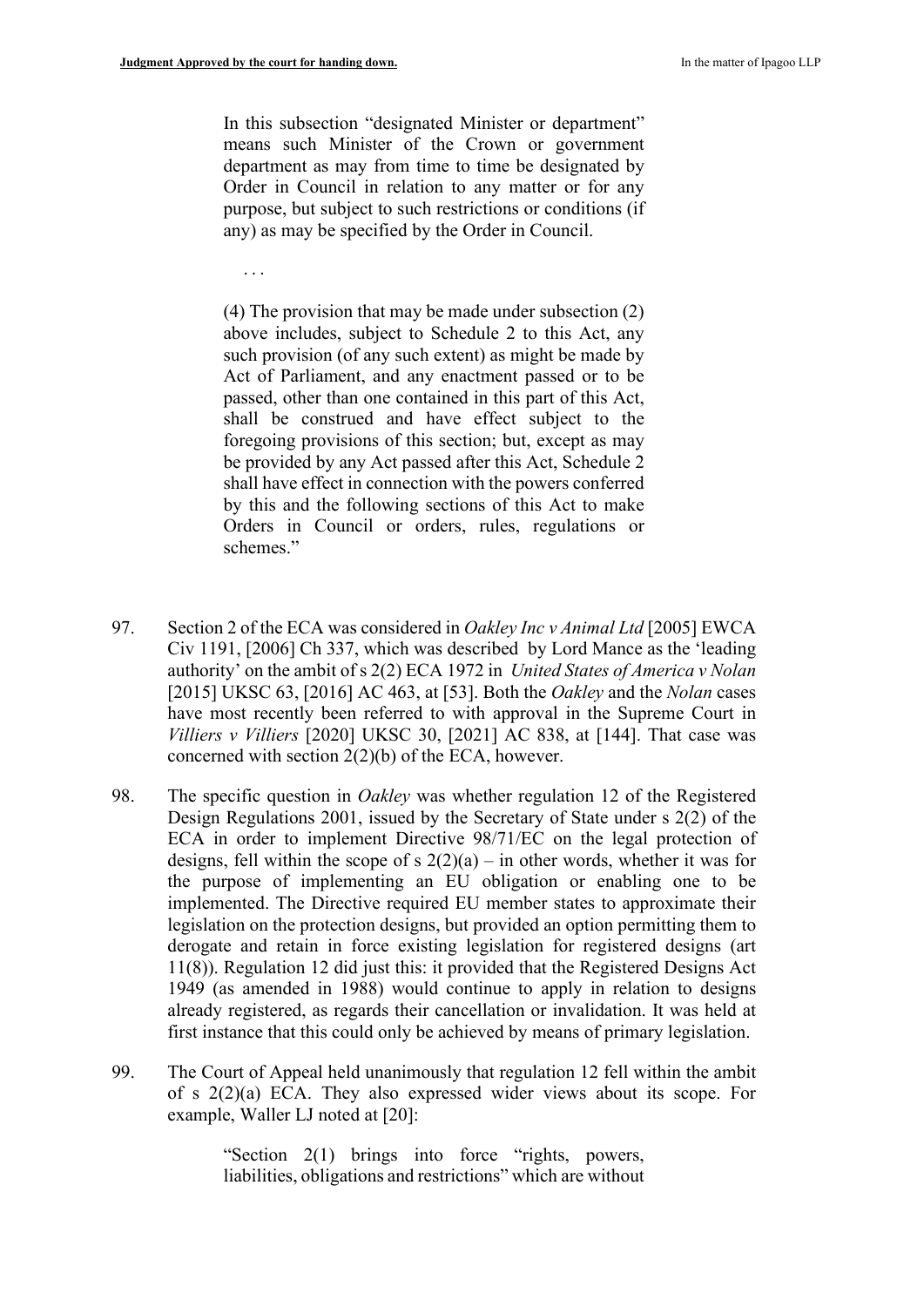further enactment to be given legal effect i e laws of the European Union to which direct effect must be given. By section 2(2)(a) Parliament provides machinery for implementing results which under article [288 TFEU] it is bound to achieve. It is concerned with the implementation of Community obligations which are defined as any obligation "created or arising by or under the treaties" i e directives and obligations flowing from directives. In so far as the United Kingdom uses secondary legislation under section 2(2)(a) to bring into force Directives it does not seem to me to be meaningful to talk in terms of narrow construction or otherwise; the regulations are bringing into force that Directive and obligations flowing from that Directive, and the correct approach is to construe the regulations by reference to the directive which is being introduced."

Further, Jacob LJ explained section 2 ECA in the following way:

"61. … Section 2(2) which is clearly designed with directives in mind, allows implementation by a statutory instrument … However certain things (those in Schedule 2 e g taxation) can only be implemented by Parliament. This is because section  $2(2)$  opens with the words 'Subject to Schedule 2 to this Act'.

62. Given that structure of the 1972 Act, the deputy judge's conclusion, that non-Schedule 2 derogations provided for in a directive can only be implemented by an Act of Parliament is startling and, to my mind, obviously wrong. In 1972 Parliament itself decided what to reserve to itself. It must have known that directives frequently contained options and frequently left details of implementation to member states. That is the key difference between a directive and a regulation …

63. In short, the fact that Parliament did not reserve to itself optional or discretionary matters in a directive to itself is conclusive in this case. Such matters as a generality were not put into Schedule 2. And if they had been, there would hardly be a directive which could be complied with, at least in part, save by an Act of Parliament. Parliament cannot have intended that.

64. Further, however, the language of section  $2(2)(a)$  – 'for the purpose of implementing any Community obligation of the United Kingdom, or enabling any such obligation to be implemented' – does not begin to suggest any limitation on the power to implement a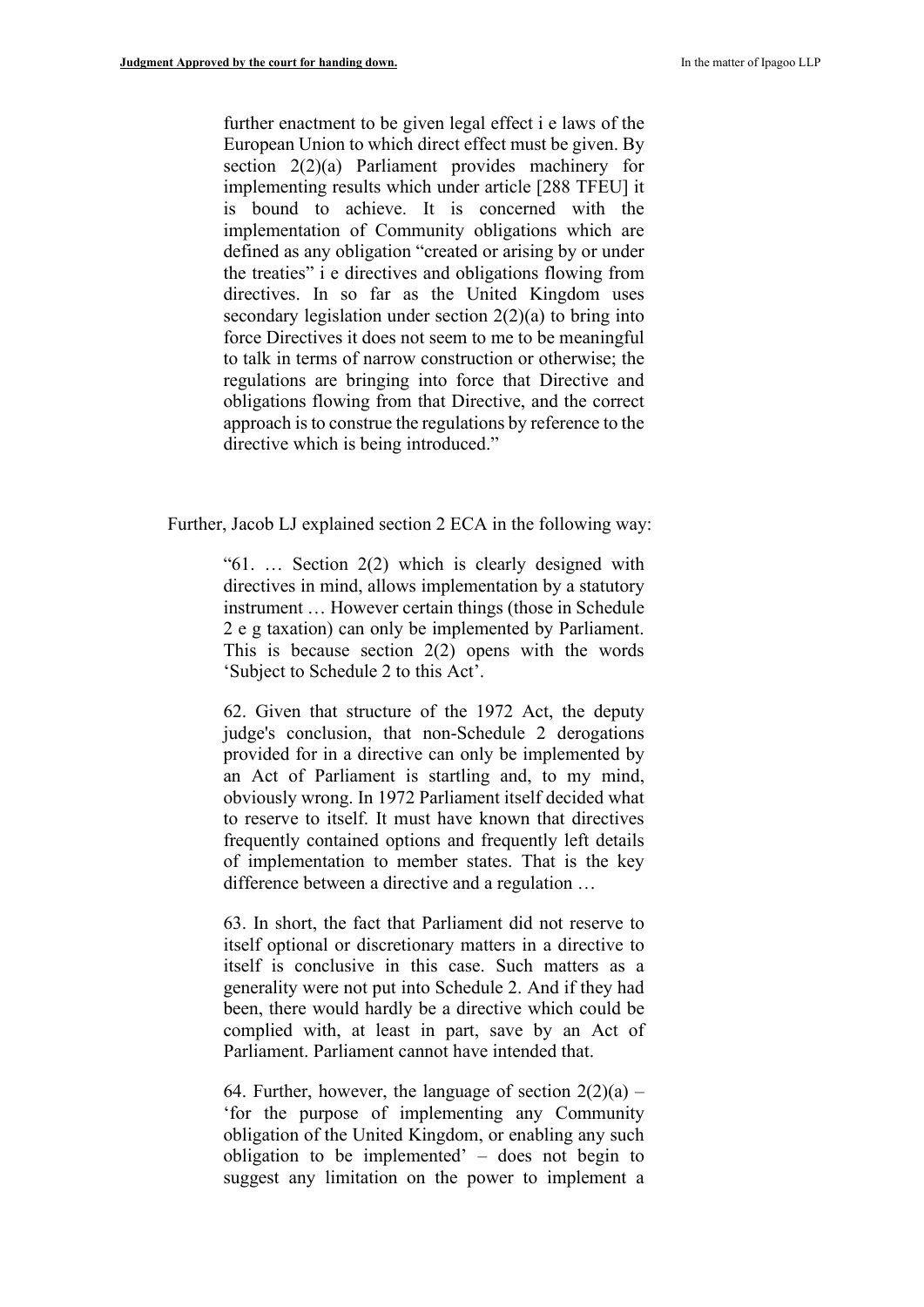. . .

Directive. On the contrary it is 'for the purpose of' and 'enabling'.

70. … [the ECA] is a sui generis piece of legislation whose general purpose, bringing into our law European Community law, is paramount. It seems to me that the approach to the regulation-making power should be driven by that idea, given that the United Kingdom's obligation under the EC Treaty is to 'take all appropriate measures … to ensure fulfilment of the obligations … resulting from action taken by the institutions of the Community': article 10."

- 100. Furthermore, Lord Mance observed in the *Nolan* case at [62] that: "it is … possible to describe section 2(2) as both wide and confined in scope. It is wide because it authorises almost every conceivable provision required to fulfil the United Kingdom's obligations under article [4(3) TEU: 'The Member States shall take any appropriate measure, general or particular, to ensure fulfilment of the obligations arising out of the Treaties or resulting from the acts of the institutions of the Union'] (or to give effect to any EU right) subject only to the restrictions in Schedule 2. It is confined because any such provision must be for the purpose of implementing, or dealing with a matter arising from or related to, such an obligation or right."
- 101. It seems to me, therefore, that the power conferred by s 2(2) of the ECA to implement EU obligations by secondary legislation, even where this entails modifying the application of an existing Act of Parliament in an area that the directive touches, is very broad.
- 102. Regulation 24 of the EMRs must be construed as the means chosen to implement the insulation provisions in Article 10 of the PSD2 as incorporated in Article 7 of the EMD. If it requires a change in priorities under the 1986 Act (which I do not consider to be necessary) it seems to me that the powers conferred by s 2(2) and (4) of the ECA to make "any such provision (of any such extent) as might be made by Act of Parliament" in order to implement an EU obligation would apply, despite the fact there is no express reference to any amendment to the 1986 Act.
- 103. This conclusion finds further support in the principle of "implied repeal", defined by Laws LJ at [37] of *Thoburn v Sunderland City Council* [2002] EWHC 195 (Admin), [2003] QB 151 as "the rule … that if Parliament has enacted successive statutes which on the true construction of each of them make irreducibly inconsistent provisions, the earlier statute is impliedly repealed by the later" (*Thoburn* was cited with approval by the Supreme Court in *R (Miller) v Secretary of State for Exiting the European Union* [2019] UKSC 22, [2020] AC 491 at  $[66] - [67]$ .